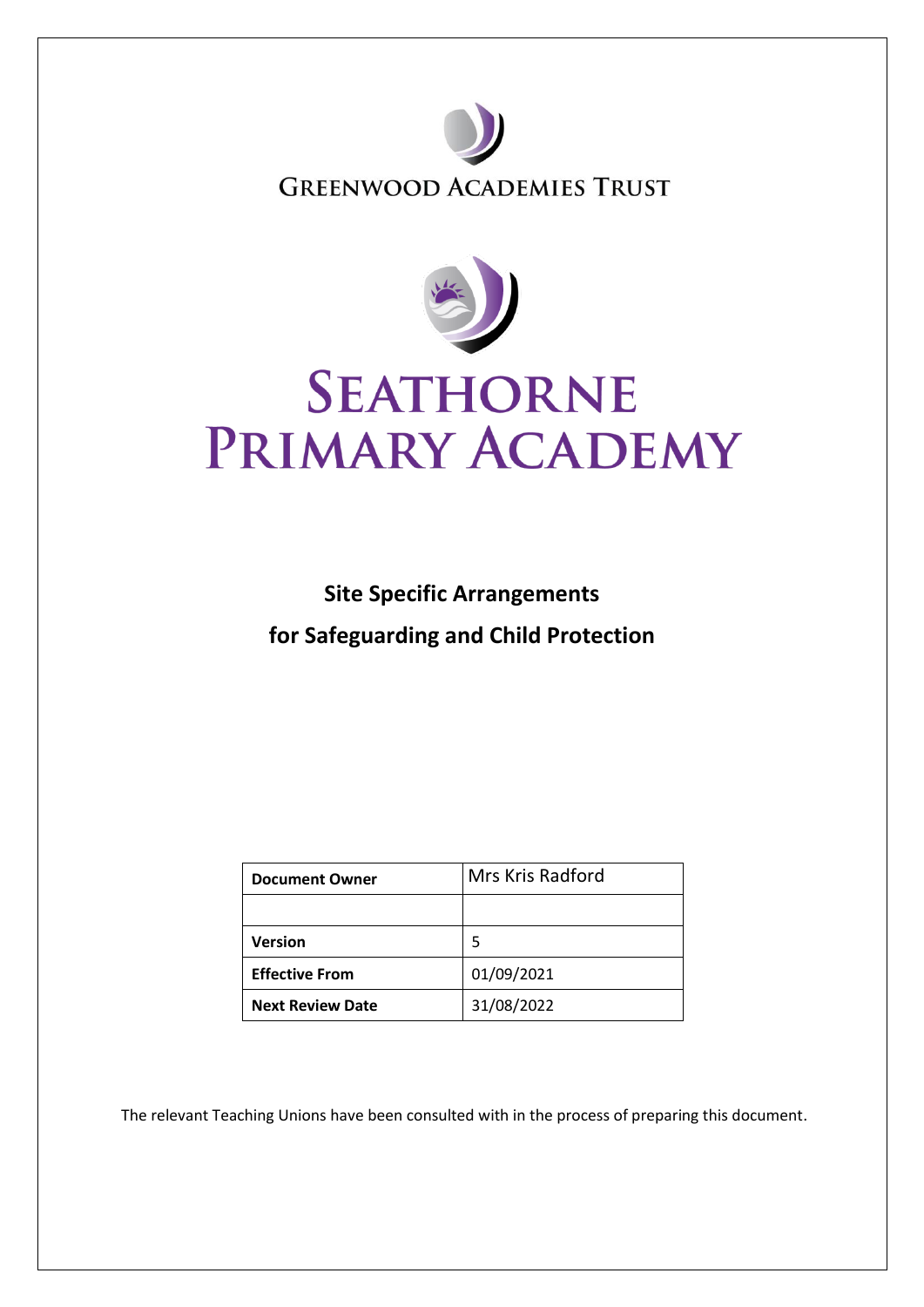# **Contents**

|                                                                                             | . 17 |
|---------------------------------------------------------------------------------------------|------|
|                                                                                             |      |
|                                                                                             |      |
|                                                                                             |      |
|                                                                                             |      |
|                                                                                             |      |
|                                                                                             |      |
|                                                                                             |      |
|                                                                                             |      |
|                                                                                             |      |
| So-called 'honour-based' abuse (including Female Genital Mutilation and Forced Marriage) 21 |      |
|                                                                                             |      |
|                                                                                             |      |
|                                                                                             |      |
|                                                                                             |      |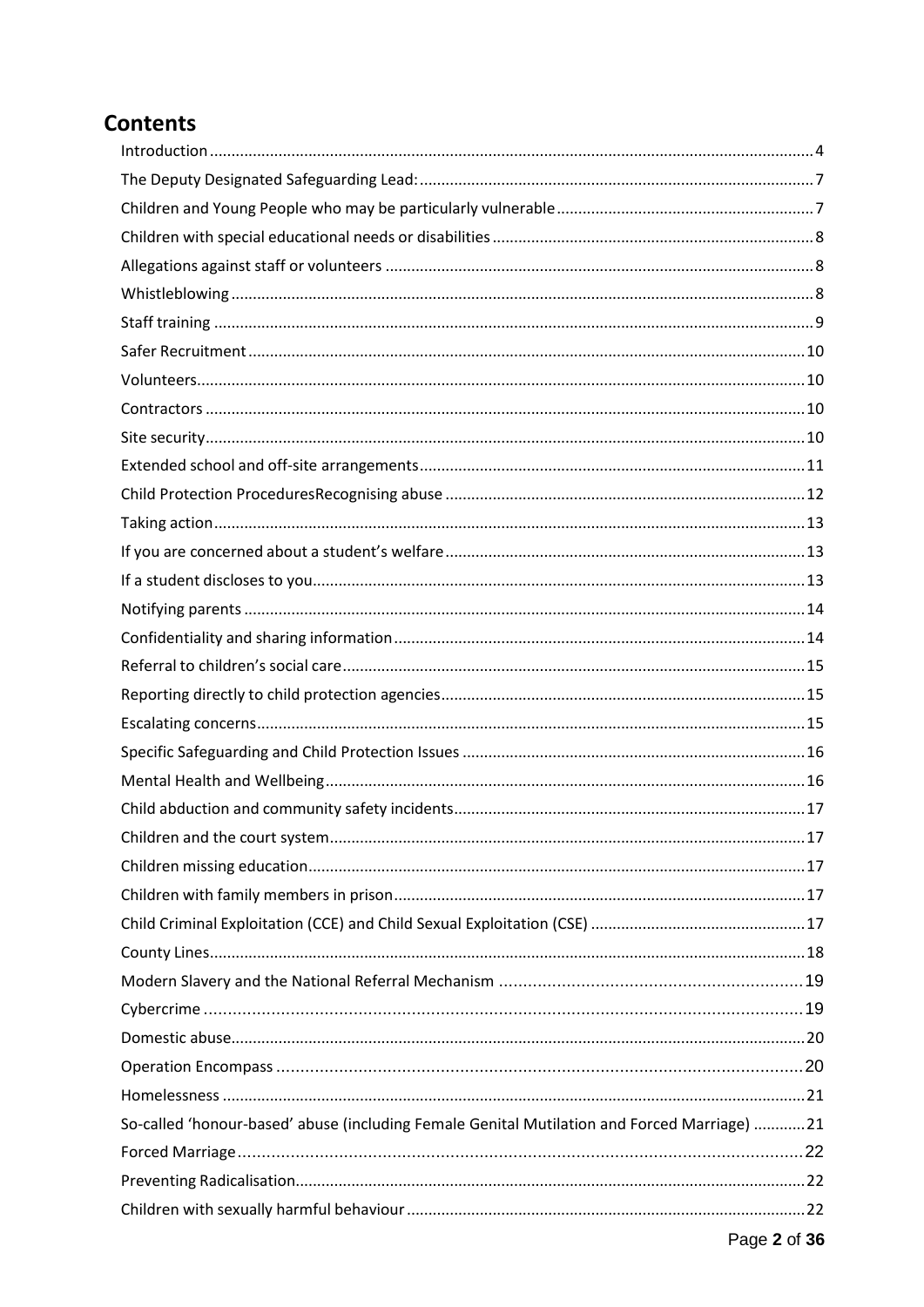| Appendix 3 - Sexual violence and sexual harassment between children in schools and colleges 30 |
|------------------------------------------------------------------------------------------------|
|                                                                                                |
|                                                                                                |
| Appendix 6 - Further Reading / Additional Information Sources (recommended for all Lead and    |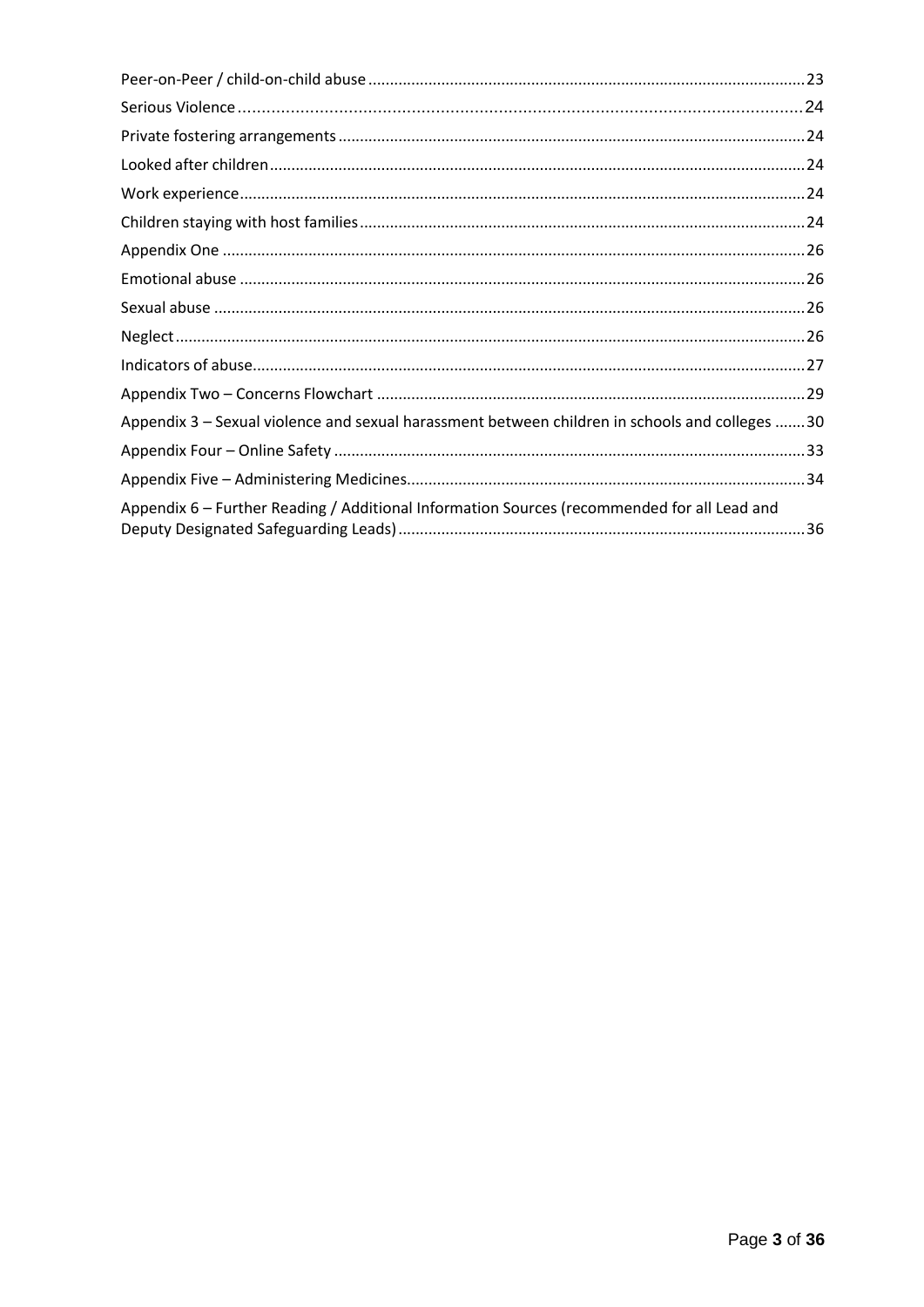## <span id="page-3-0"></span>**Introduction**

This document sets out the arrangements for Safeguarding and Child Protection at the NAME Academy.

The NAME Academy is committed to Safeguarding and encourages a strong culture of vigilance in this area.

This document forms part of the integrated safeguarding portfolio and should be read alongside:

- Greenwood Academies Trust: Trust Safeguarding Policy;
- Greenwood Academies Trust: Managing Allegations Against Adults Working within the Trust Policy;
- DfE Keeping Children Safe in Education September 2021;
- Working Together to Safeguard Children July 2018;
- Local arrangements for managing allegations issued through the relevant Local Safeguarding Partnership;
- Sexual violence and sexual harassment between children in schools and colleges 2021;
- The Children Act 1989 and 2004;
- The Children and Social Work Act 2017;
- The Education Act 2002:

For the purpose of this document the following terminology should be considered:

**Safeguarding** and promoting the welfare of children refers to the process of protecting children from maltreatment; preventing impairment of children's mental and physical health and development; ensuring that children grow up in circumstances consistent with the provision of safe and effective care and taking action to enable all children to have the best outcomes.

**Child protection** refers to the processes undertaken to protect children who have been identified as suffering or being at risk of suffering significant harm.

**Staff** refers to all those working for or on behalf of the Academy, full-time or part time, temporary or permanent, in either a paid or voluntary capacity.

**DSL** refers to the Designated Safeguarding Lead at the Academy.

**Child** includes everyone under the age of 18.

**Parents**refers to birth parents and other adults who are in a parenting role, for example step- parents, foster carers and adoptive parents and LA corporate parents.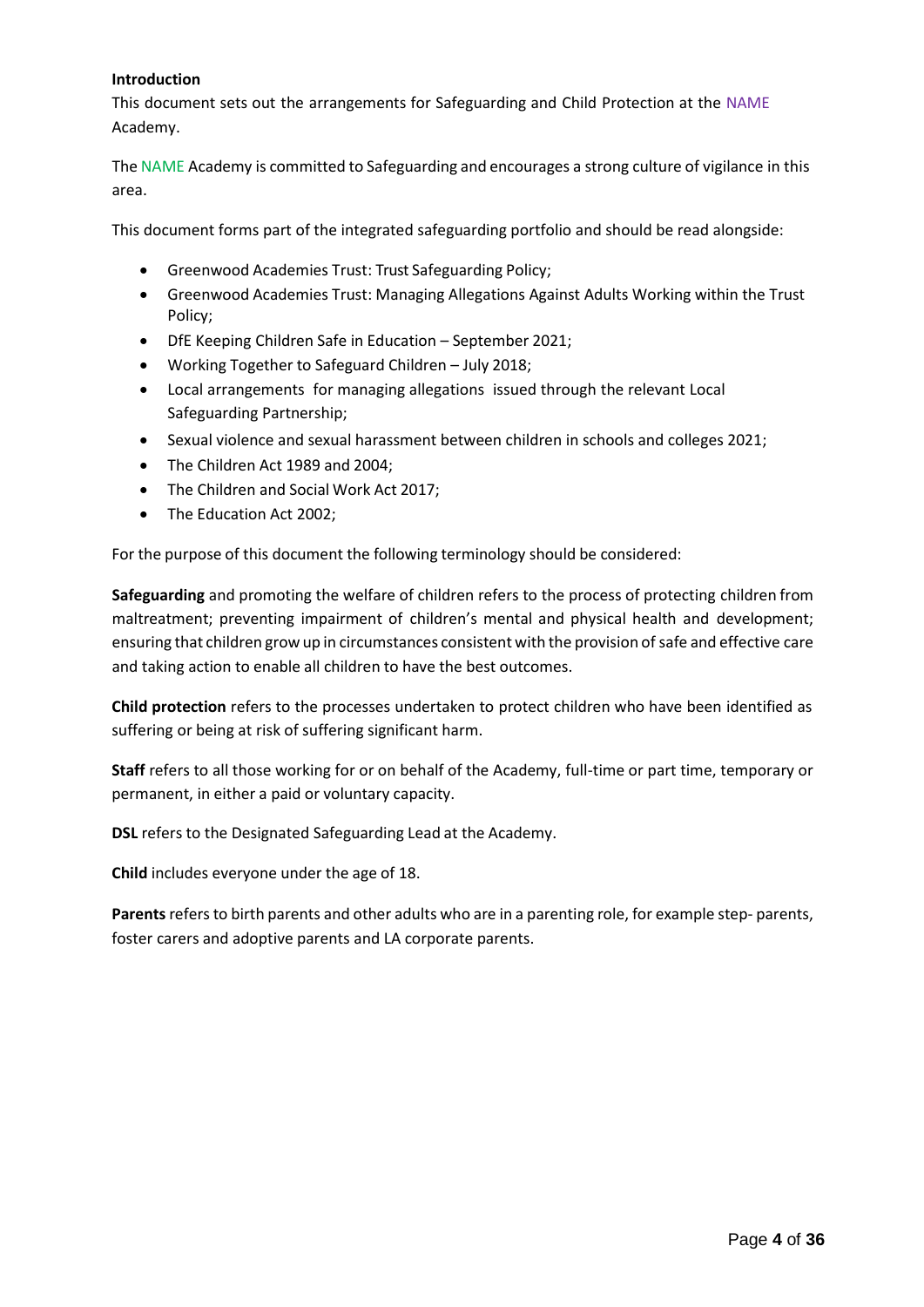## **Academy Based Contacts**

| <b>Name</b>                                                                                                          | Role                                                      |  |
|----------------------------------------------------------------------------------------------------------------------|-----------------------------------------------------------|--|
| Mrs Kris Radford                                                                                                     | Principal                                                 |  |
| Mrs Kris Radford                                                                                                     | Designated Safeguarding Lead                              |  |
| Mr Matthew Wood (Deputy Principal)<br>Mrs Debbi Croxford (Family Welfare Officer)<br>Mr Peter Baker (Senior Teacher) | Deputy Designated Safeguarding Leads                      |  |
| Mr Peter Baker                                                                                                       | <b>Online Safety Officer</b>                              |  |
| Mrs Kris Radford                                                                                                     | <b>Prevent Duty Lead</b>                                  |  |
| Mrs Debbi Croxford / Mrs Kris Radford                                                                                | After<br>Teacher<br>for Looked<br>Designated<br>Children  |  |
| Mrs Debbi Croxford / Mrs Kris Radford                                                                                | Designated Teacher for Previously LookedAfter<br>Children |  |
| Mrs Debbi Croxford                                                                                                   | <b>Family Welfare Officer</b>                             |  |
| <b>Mrs Bey Davies</b>                                                                                                | Inclusion and Attendance Officer                          |  |
| All the above can be contacted via the Academy office on 01754 764689                                                |                                                           |  |

## **Other Useful Contacts**

| Agency / Contact                                                               | <b>Contact Details</b>                               |
|--------------------------------------------------------------------------------|------------------------------------------------------|
| Safeguarding Helpline<br><b>Greenwood Academies</b><br>Trust                   | 0115 748 3262<br>safeguarding@greenwoodacademies.org |
| Claire Knee, Safeguarding Trustee<br><b>Greenwood Academies Trust</b>          | 0115 748 3262<br>admin@greenwoodacademies.org        |
| Children's Social Care Contact Centre<br>Lincolnshire County Council           | 01522 782111                                         |
| Children's Social Care - Emergency Duty<br>Team<br>Lincolnshire County Council | 01522782333                                          |
| Local Authority Designated Officer (LADO)<br>Lincolnshire County Council       | 01522 554 674                                        |
| Child Line                                                                     | 0800 1111                                            |
| <b>NSPCC Information Service</b>                                               | 0808 800 5000                                        |
| NSPCC Whistleblowing Advice Line                                               | 0800 028 0285                                        |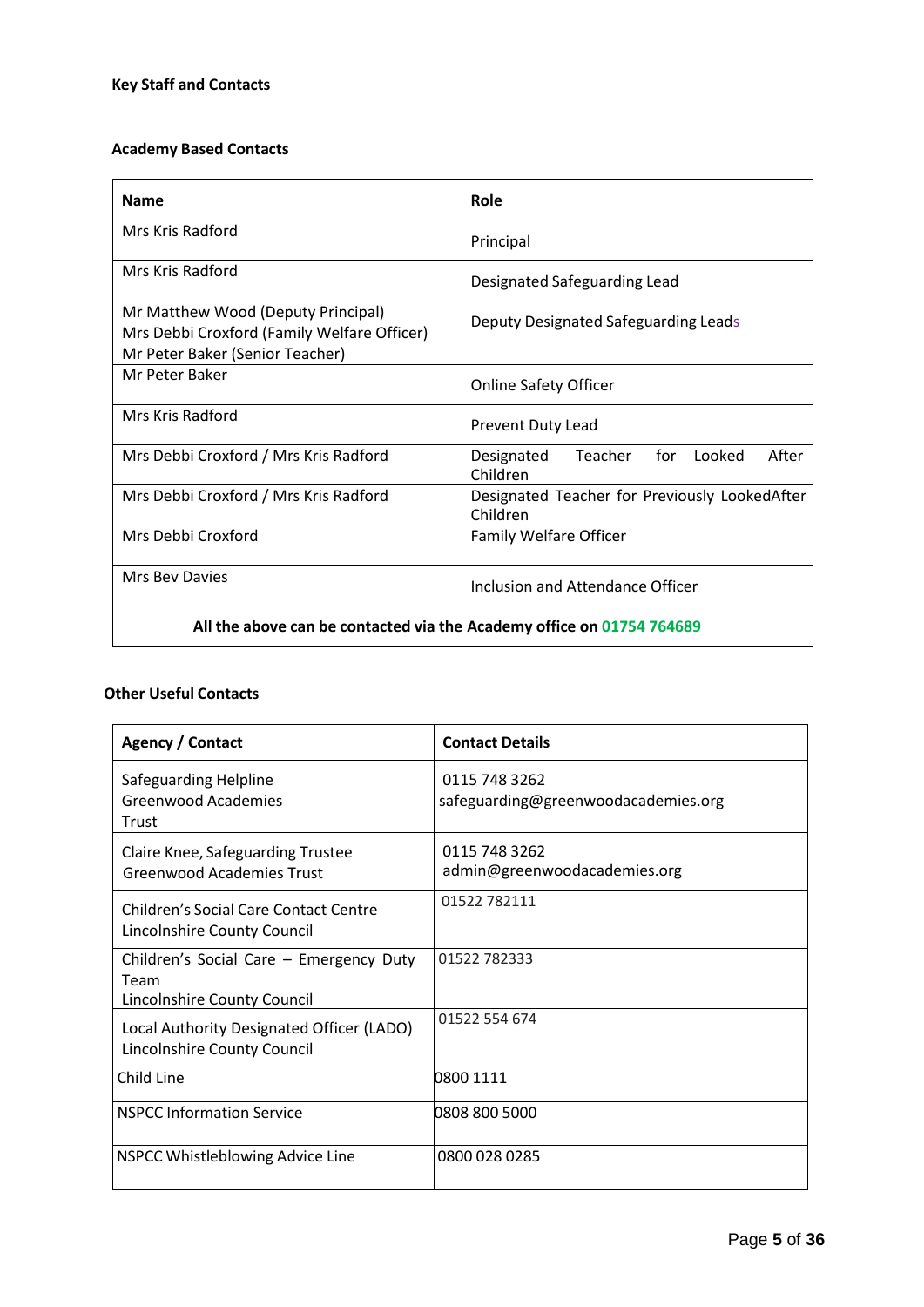## **The Designated Safeguarding Lead (DSL):**

- is a member of the Senior Leadership Team;
- has the status and authority within the Academy to carry out the duties of the post, including committing resources and supporting and directing other staff;
- is available during school hours during term time either in person or remotely to discuss any safeguarding concerns (or delegates responsibility for this to a Deputy DSL);
- refers cases of concern to children's social care, the Channel Programme or police as appropriate;
- acts as a source of support, advice and expertise to the Academy community;
- encourages a culture of listening to children and ensures the child's voice is included in all decision making processes;
- develops effective links with relevant statutory and voluntary agencies including the Local Safeguarding Partnership (LSP);
- liaises with the 'case manager' and the Local Authority Designated Officer (LADO) for child protection concerns in cases which involve a staff member;
- liaises with other relevant staff (Academy and multi-agency) on matters of wellbeing, safety and safeguarding;
- liaises with relevant mental health leads/agencies where safeguarding concerns are linked to mental health;
- promotes engagement with parents, particularly where families are facing challenging circumstances;
- liaises with the Principal and strategic leads to take lead responsibility for promoting educational outcomes by knowing the welfare, safeguarding and child protection issues that children are or have experienced and identifies the impact these issues may have on attendance, engagement, and achievement – including providing information regarding all students with social worker involvement and supporting teaching staff to provide any additional adjustments to ensure the best outcomes for the student;
- keeps detailed written records of all concerns using CPOMS and ensures all records meet Trust expectations in terms of content;
- understands the importance of information sharing (within relevant data protection legislation and regulations – including GDPR) within the academy and with other relevant agencies;
- ensures that when a pupil leaves the Academy, their child protection file is passed to the new school (separately from the main student file and ensuring secure transit) within five days of transfer or five days of a new term and confirmation of receipt is obtained. Consideration should also be given to the sharing of additional information to ensure continued support for students within the new placement;
- ensures all staff have access to and knowledge of the academy safeguarding procedures including during induction for new, part-time, agency and supply staff;
- ensures that the child protection policy and procedures are reviewed and updated annually, liaises with the Trust Senior Safeguarding Adviser and where the role is not carried out by the Principal, the Principal as appropriate;
- makes staff aware of training courses and the latest policies on safeguarding;
- makes the child protection policy available publicly, on the Academy's website or by other means making clear the fact that referrals to external agencies will be made regarding suspected abuse or neglect and the academy's role in this;
- is appropriately trained, with regular updates;
- has a working knowledge of local procedures, including Early Help and Local Authority social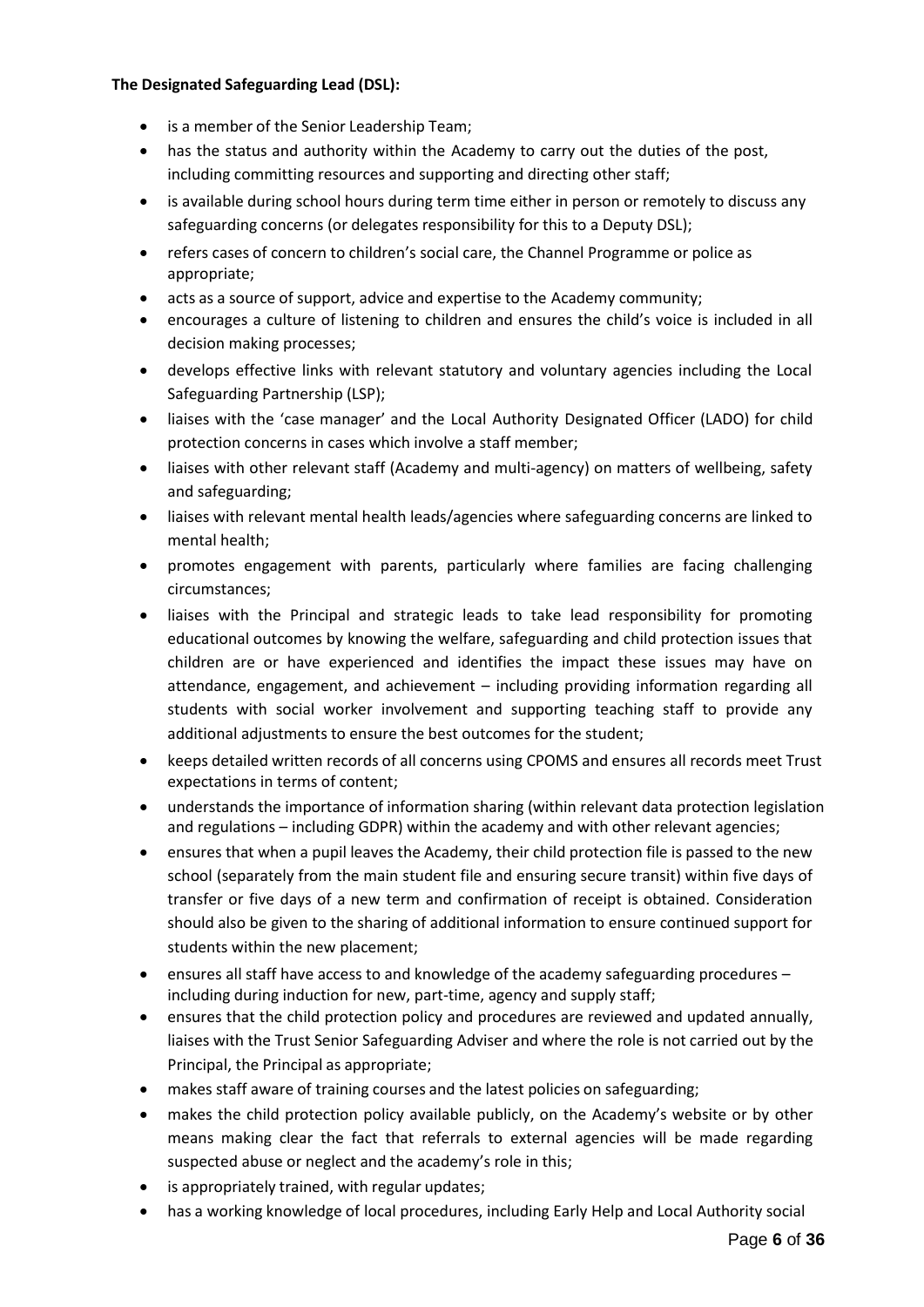care referral arrangements;

- understands the lasting impact that trauma and adversity can have on behaviour, mental health and wellbeing;
- is alert to specific needs of children in need, SEND students and those with health conditions and young carers;
- attends and/or contributes to child protection conferences;
- coordinates the Academy's contribution to child protection plans;
- understands the requirements of the Prevent Duty and able to provide advice and support regarding children at risk of radicalisation; and
- understands the unique risks of online safety and ensures students are aware of how to keep themselves safe online within the Academy and at home.

## <span id="page-6-0"></span>**The Deputy Designated Safeguarding Lead:**

Is trained to the same level as the DSL and, in the absence of the DSL, carries out those functions necessary to ensure the ongoing safety and protection of pupils. In the event of the long-term absence of the DSL, the deputy will assume all the functions above.

## <span id="page-6-1"></span>**Children and Young People who may be particularly vulnerable**

Any child may benefit from Early Help, but some children may have an increased risk of abuse.Many factors can contribute to an increase in risk, including prejudice and discrimination, isolation, social exclusion, communication issues, reluctance on the part of some adults to accept that abuse can occur and contextual safeguarding issues. To ensure that all our students receive equal protection, we will give special consideration to children who:

- are subject to Child In Need or Child Protection Plans or have other social care involvement;
- are disabled or have certain health conditions and have specific additional needs;
- have special educational needs (whether they have a statutory Education, Health and Care Plan);
- are young carers;
- show signs of being drawn into anti-social or criminal behaviour, including gang involvement and association with organised crime groups or county lines;
- are frequently missing/go missing from care or from home;
- are at risk of modern slavery, trafficking, sexual exploitation or criminal exploitation;
- are at risk of being radicalised or exploited;
- have a family member in prison or is affected by parental offending;
- are in a family circumstance presenting challenges for the child, such as drug and alcohol misuse, adult mental health issues and domestic abuse;
- are misusing drugs or alcohol themselves;
- have returned to their family from care;
- are at risk of 'honour'-based abuse such as Female Genital Mutilation or Forced Marriage;
- are privately fostered;
- are persistently absent from education, including persistent absences for part of the school day;
- are asylum seekers;
- are vulnerable to being bullied, or engaging in bullying;
- are living in temporary accommodation;
- are living transient lifestyles;
- are living in chaotic and unsupportive home situations;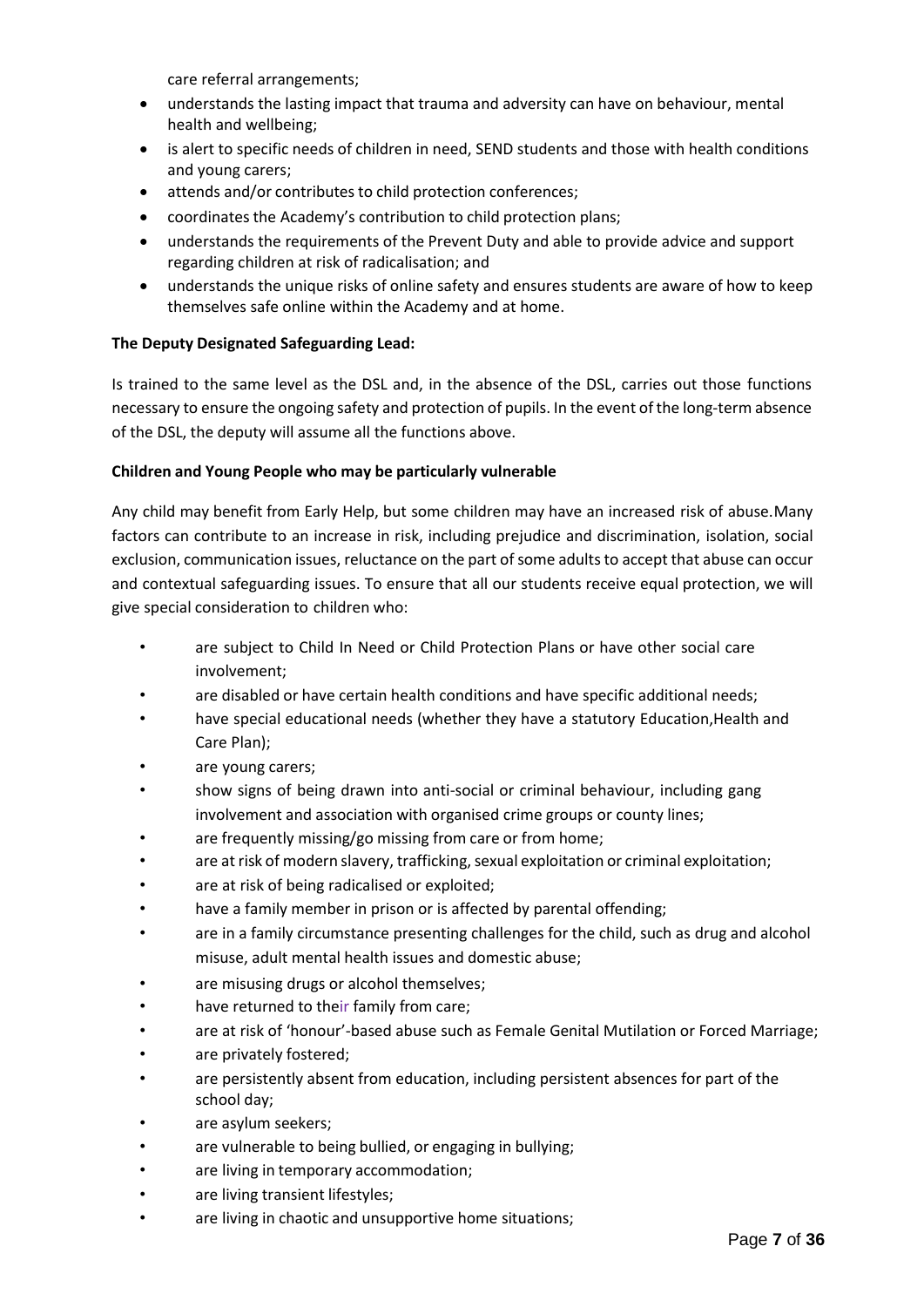- are homeless:
- are vulnerable to discrimination and maltreatment on the grounds of race, ethnicity, religion, disability or sexuality;
- do not have English as a first language;
- are within the court system.

This list provides examples of additionally vulnerable groups and is not exhaustive. Special consideration includes the provision of safeguarding information and resources in community languages and accessible formats for children with communication needs.

#### <span id="page-7-0"></span>**Children with special educational needs or disabilities**

Staff at Seathorne Primary Academy recognises that children and young people with special educational needsand disabilities can face additional safeguarding challenges. Additional barriers can exist when recognising abuse and neglect such as:

- assumptions that indicators of possible abuse such as behaviour, mood and injuryrelate to the child's disability without further exploration;
- the potential for children with SEN and disabilities being disproportionally impacted by behaviours such as bullying, without outwardly showing any signs; and
- communication barriers and difficulties in overcoming these barriers.

## <span id="page-7-1"></span>**Allegations against staff or volunteers**

When an allegation is made against a member of staff, our set procedures **must** be followed.The full procedures for dealing with allegations against staff can be found in the Trust's Managing Allegations Against Adults Working Within the Trust Policy.

If you have a concern about an adult working within the Academy, please contact:

| <b>Name</b>      | Role      | <b>Contact Number</b> |
|------------------|-----------|-----------------------|
| Mrs Kris Radford | Principal | 01476 764689          |

If your concern relates to the Principal, please contact:

| <b>Name</b>             | Role                            | <b>Contact Number</b> |
|-------------------------|---------------------------------|-----------------------|
| <b>IMr Darren Price</b> | <b>Senior Education Adviser</b> | 0115 748 3310         |

#### <span id="page-7-2"></span>**Whistleblowing**

We recognise that children cannot be expected to raise concerns in an environment where staff fail to do so.

All staff should be aware of their duty to raise concerns, where they exist, about the management of child protection, which may include the attitude or actions of colleagues, poor or unsafe practice and potential failures in the school's safeguarding arrangements.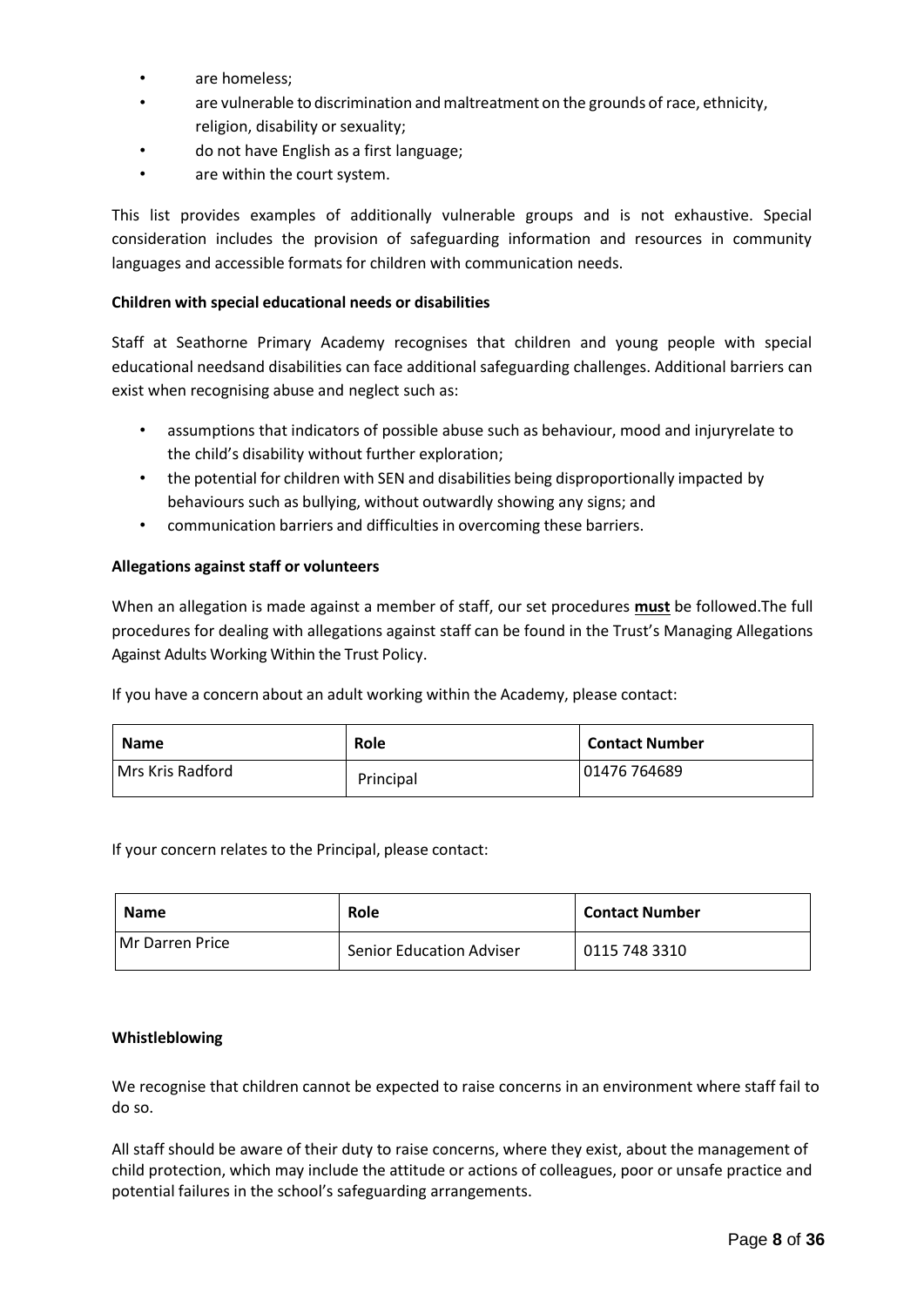If it becomes necessary to consult outside the school, they should follow the Trust Whistleblowing Policy.

The NSPCC whistleblowing helpline is available for staff who do not feel able to raise concerns regarding child protection failures internally. Staff can call: 0800 028 0285, the line is available from 8:00 AM to 8:00 PM, Monday to Friday and email[: help@nspcc.org.uk](mailto:help@nspcc.org.uk)

## <span id="page-8-0"></span>**Staff training**

It is important that all staff receive training to enable them to recognise the possible signs of abuse, neglect and exploitation and to know what to do if they have a concern.

All staff will undertake training each September as directed by the Safeguarding Directorate, covering as a minimum:

- Signs and symptoms of abuse and neglect (including online safety);
- Local procedures for responding to concerns;
- The Academy's behaviour policy;
- Response to children that go missing in education;
- The staff code of conduct; and
- Allegations management.

Any staff joining the Academy throughout the academic year, whether permanent, part time, agency or supply staff must also receive this training in a format appropriate to the setting and circumstances.

The level of additional training staff will receive is based on their role. More information on this can be found within the GAT Safeguarding Training Curriculum.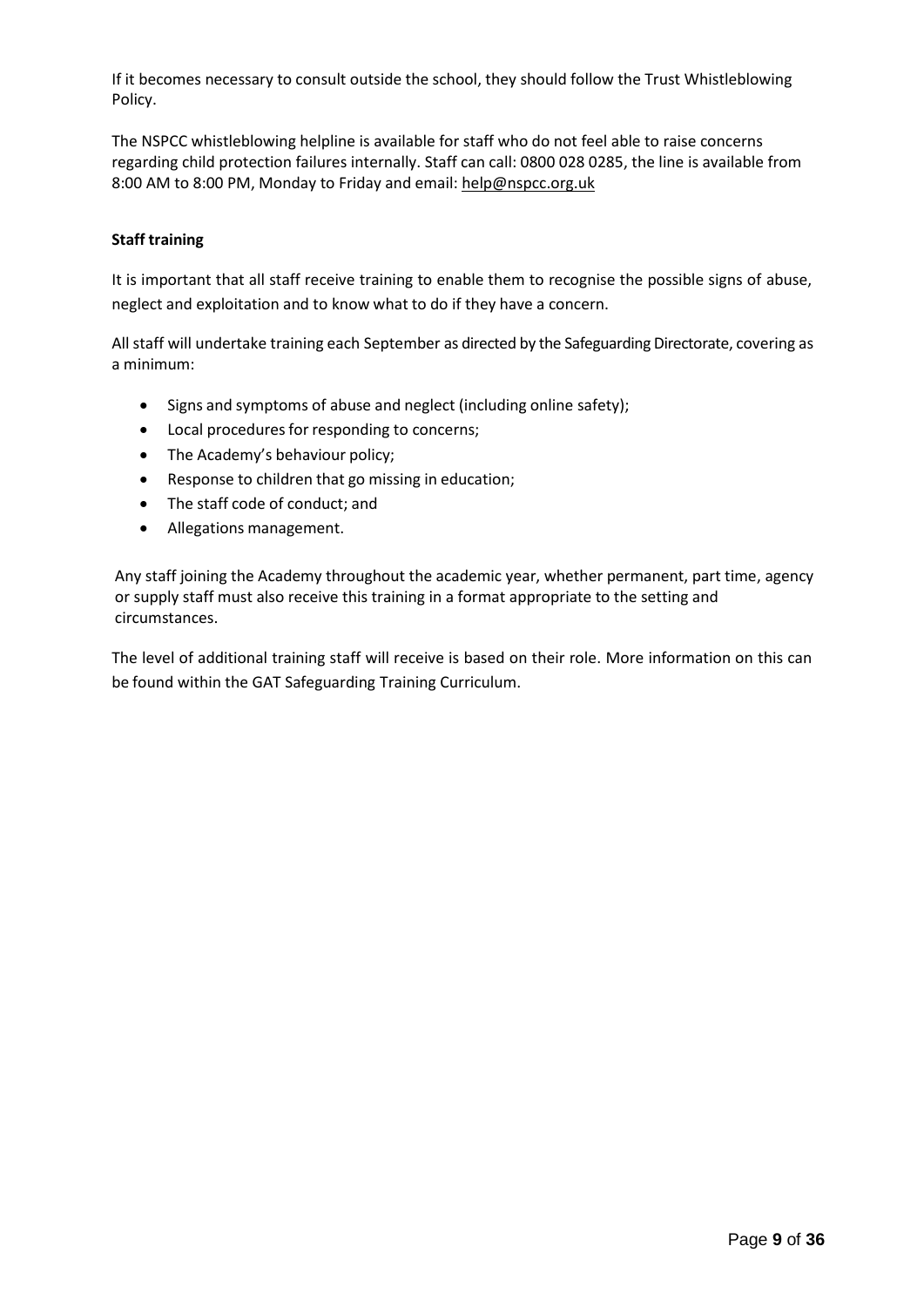## <span id="page-9-0"></span>**Safer Recruitment**

All Safer Recruitment processes are overseen by the Trust People Directorate and our Academy complies with the requirements of Keeping Children Safe in Education 2021 and the LSP by carrying out the required checks and verifying the applicant's identity, qualifications, and work history.

- At least one member of each recruitment panel will have completed safer recruitment training within the last **2 years;**
- All relevant staff are made aware of relevant legislation and their obligations to discloserelevant information;
- The Academy obtains written confirmation from supply agencies or third-party organisations that agency staff or other individuals who may work in the Academy havebeen appropriately checked;
- Trainee teachers will be checked either by the Academy or by the training provider, from whom written confirmation will be obtained; and
- The Academy maintains a single central record of recruitment checks undertaken.

## <span id="page-9-1"></span>**Volunteers**

All volunteers working with the Academy will be risk assessed and will undergo checks commensurate with their work in the Academy, their contact with students and the supervision provided to them.

Under no circumstances will a volunteer who has not been appropriately checked be left unsupervised.

#### <span id="page-9-2"></span>**Contractors**

The Academy checks the identity of all contractors working on site and requests DBS with barred list checks where required by statutory guidance. Contractors who have not undergonechecks will not be allowed to work unsupervised whilst pupils are on-site.

#### <span id="page-9-3"></span>**Site security**

Visitors to the Academy, including contractors, are asked to sign in and are given a badge, which confirms they have permission to be on site. Parents who are simply delivering or collecting their children do not need to sign in. All visitors are expected to observe the Academy's safeguarding and health and safety regulations. The Principal will exercise professional judgement in determining whether any visitor should be escorted or supervised while on site.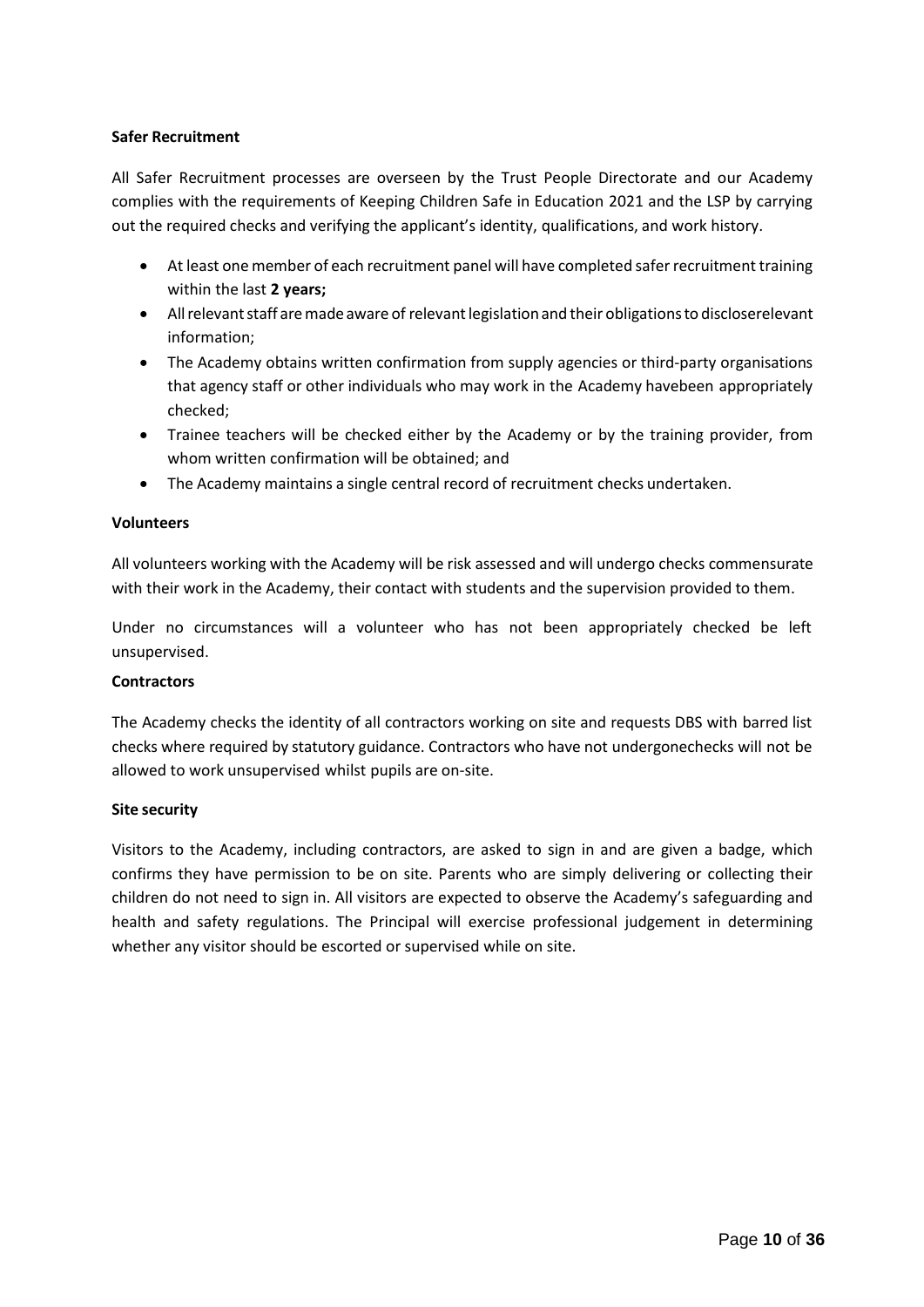## <span id="page-10-0"></span>**Extended school and off-site arrangements**

All extended and off-site activities are subject to a risk assessment to satisfy health and safetyand safeguarding requirements. Where extended school activities are provided by and managed by the Academy, our own child protection policy and procedures apply. If other organisations provide services or activities on oursite on behalf of our Academy, we will check that they have appropriate procedures in place, including safer recruitment procedures.

When our students attend off-site activities, including day and residential visits and work-related activities, we will check that effective child protection arrangements are in place.

## **Teaching our students about safeguarding**

## **Child Protection Procedures**

Within Seathorne Academy children are supported in developing their understanding and awareness of how to keep themselves safe. For example, our curriculum includes formal and informal planned opportunities for experiencing or learning about;

- Support from NSPCC Speak out and Stay Safe assemblies
- Skegness Coast Guard In school in the summer months to share how to stay safe on the
- beach.
- Skegness Rotary Assembly supporting staying safe on the beaches, homelessness, and Food Bank support
- Bikeability Y5 are supported in learning how to stay safe when riding their bikes on the road.
- Area PCSO Visits to school to share messages with the children, including; safer strangers, antisocial awareness, acts of kindness, road safety.
- Junior Online Safety Officers lead information assemblies and initiatives to raise awareness
- for other pupils and staff relating to e-Safety
- Junior Road Safety Officers lead information assemblies and initiatives to raise awareness
- for other pupils and staff relating to safety on the roads or pedestrians sharing the roads.
- Anti- Bullying week Activities delivered across the school, supported by the school council.
- During periods of Covid-shutdown, all classes operating a 'Well-Being Wednesday' with curriculum activities provided specifically designed to be away from laptops, and more active.
- All classes also have for example, Wellbeing or Keeping Active channels within their class Teams.

The above is all in conjunction with weekly PSHE lessons where a variety of subjects are explored – Healthy lifestyles, the wider world, relationships. Our PSHE and RSE (Personal, Social, Health and Economic education, and Relationships and Sex Education) curriculum and policy is available on our school website or on request from the main office if you would like more information.

Other examples of support provided for our students include 'Ask-It Baskets' or Help walls, are in classrooms for children to ask questions/share concerns they may not wish to share in class.

Posters around school identify and advertise those trusted adults that the children can talk to if they wish. Posters are also displayed giving details around how to access Childline.

Our Seathorne Values play an essential part in underpinning everything we do in keeping children safe and teaching them how to keep themselves as safe and well as possible;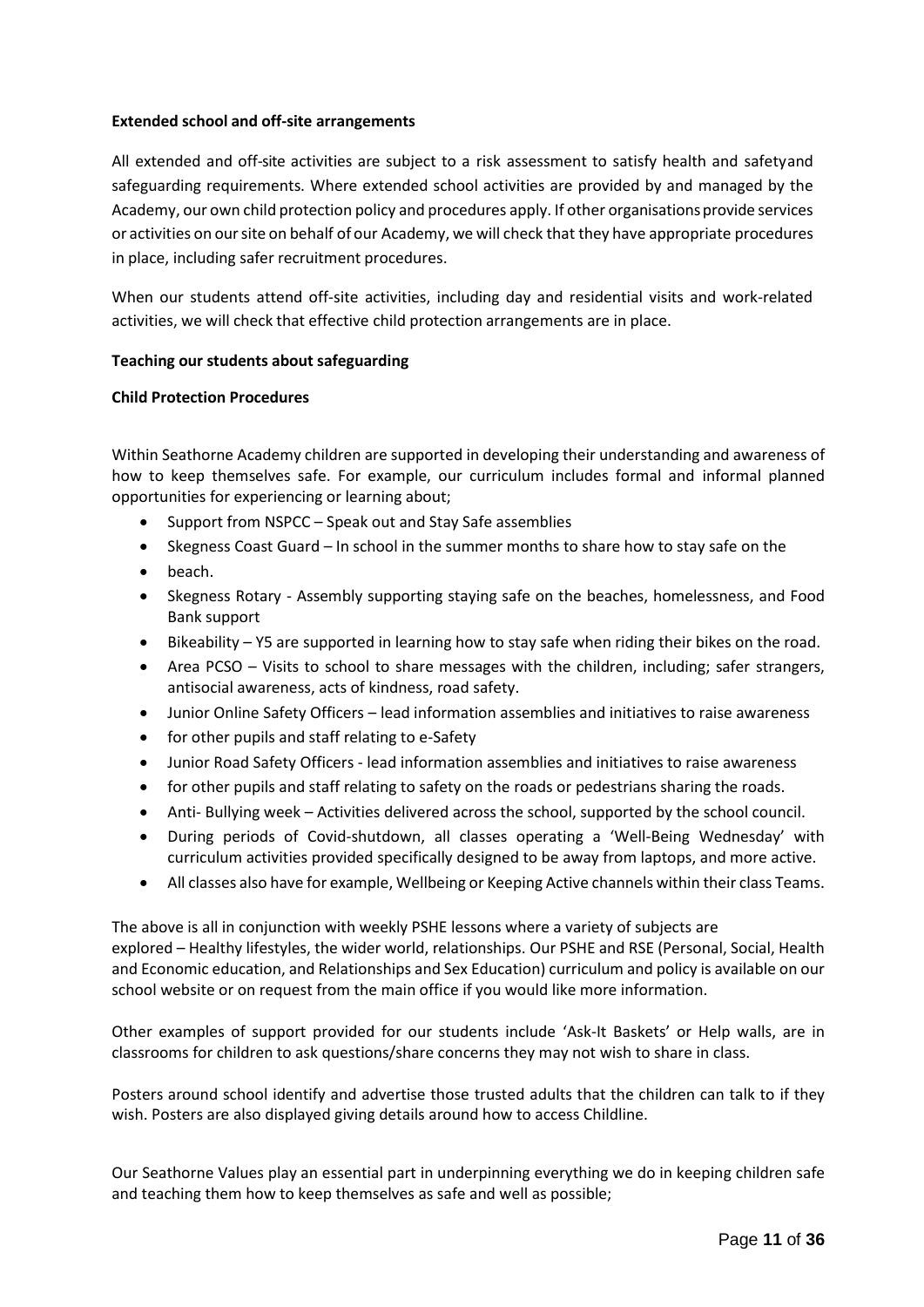Our Seathorne Values are - Respect - Honesty - Courage - Hope - Acceptance - Determination - Friendship and Love.

#### <span id="page-11-0"></span>**Child Protection Procedures**

#### **Recognising abuse**

To ensure that our students are protected from harm, we need to understand what types of behaviour constitute abuse and neglect.

Abuse and neglect are forms of maltreatment. Somebody may abuse or neglect a child by inflicting harm, for example by hitting them, or by failing to act to prevent harm, for example by leaving a small child home alone.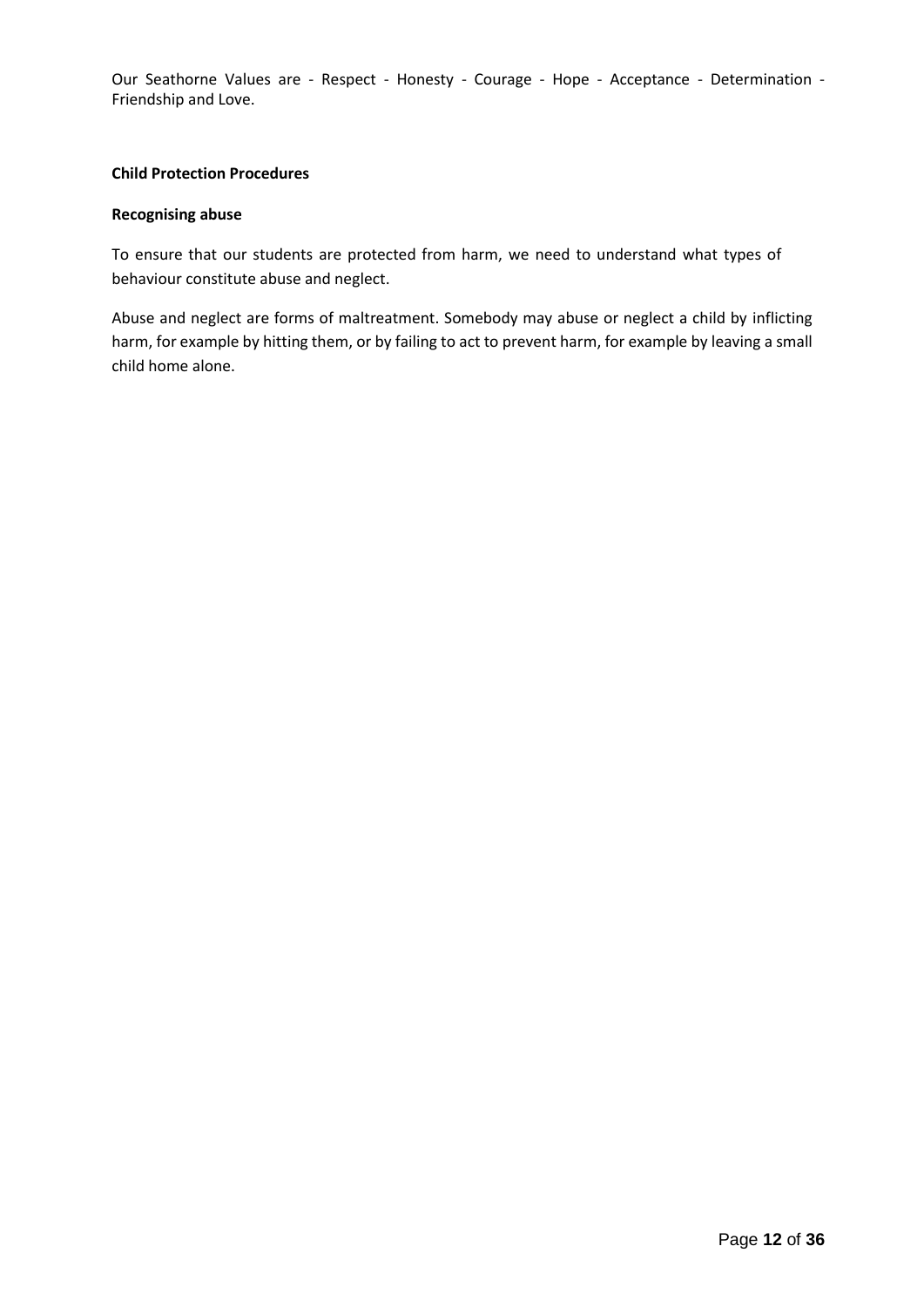Abuse may be committed by adult men or women and by other children and young people.

Keeping Children Safe in Education 2021 refers to four categories of abuse. These areset out at Appendix One along with indicators of abuse.

## <span id="page-12-0"></span>**Taking action**

Any child, in any family in any school could become a victim of abuse. Staff should always maintain an attitude of "it could happen here". Key points for staff to remember for taking action are:

- in an emergency take the action necessary to help the child, if necessary, call 999;
- report your concern as soon as possible to the DSL, by the end of theday;
- do not start your own investigation;
- share information on a need-to-know basis only do not discuss the issue with colleagues, friends or family;
- complete a record of concern; and
- seek support for yourself if you are distressed.

## <span id="page-12-1"></span>**If you are concerned about a student's welfare**

There will be occasions when staff may suspect that a student may be at risk. The student's behaviour may have changed, their artwork could be bizarre, they may write stories or poetrythat reveal confusion or distress, or physical signs may have been noticed. In these circumstances, staff will try to give the student the opportunity to talk and ask if they are OK or ifthey can help in any way.

Staff should record these early concerns following the agreed Academy process. If the student does reveal that they are being harmed, staff should follow the advice below. Following an initial conversation with the student, if the member of staff has concerns, they should discuss their concerns with the DSL.

#### <span id="page-12-2"></span>**If a student discloses to you**

It takes a lot of courage for a child to disclose that they are being abused. They may feel ashamed, particularly if the abuse is sexual; their abuser may have threatened what will happen if they tell; they may have lost all trust in adults; or they may believe, or have been told, that the abuse is their own fault. Sometimes they may not be aware that what is happening is abusive.

If a student talks to a member of staff about any risks to their safety or wellbeing, the staff memberwill, at the appropriate time, let the student know that in order to help them they must pass the information on to the DSL. The point at which they tell the student this is a matter for professional judgement. During their conversations with the student staff will:

- listen carefully and allow them to speak freely;
- remain calm and not overreact;
- take it seriously;
- give reassuring nods or words of comfort 'I'm so sorry this has happened', 'I want to help', 'This isn't your fault', 'You are doing the right thing in talking to me' and confirm that it was right to tell;
- not be afraid of silences do not stop the student from speaking freely;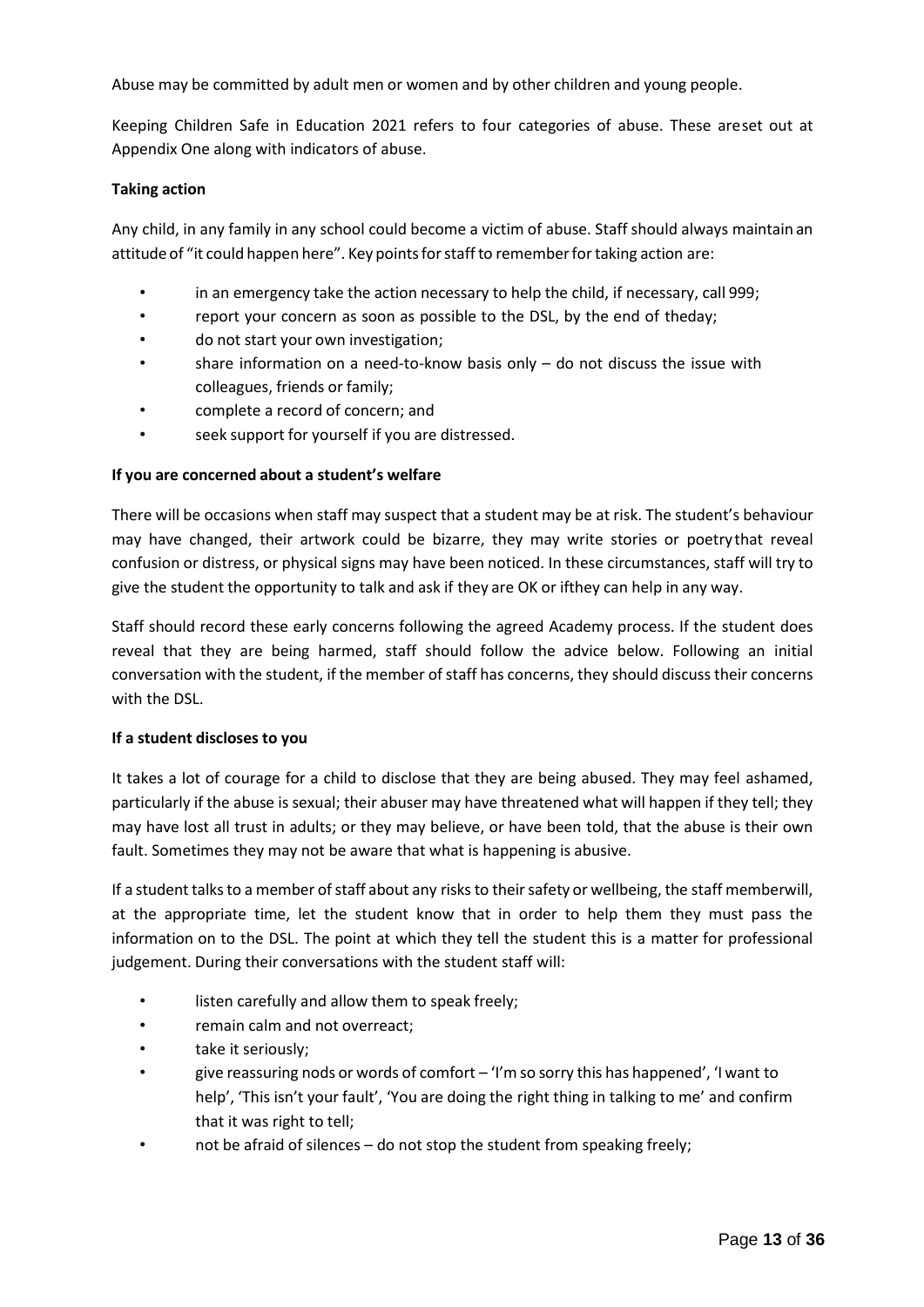- under no circumstances ask investigative questions such as how many timesthis has happened, whether it happens to siblings, or what does the student's mother thinkabout it;
- not speculate or accuse anyone or jump to conclusions (especially about the abuser);
- at an appropriate time tell the student that in order to help them, the member of staff must pass the information on and explain to whom and why;
- not automatically offer any physical touch as comfort;
- avoid admonishing the child for not disclosing earlier. Saying things such as 'I do wish you had told me about this when it started' may be interpreted by the child tomean that they have done something wrong;
- tell the student what will happen next;
- report verbally to the DSL even if the child has promised to do it by themselves;
- Record the concern on CPOMS (or complete the record of concern form) immediately andhand it to the DSL as soon as possible; and
- seek support if they feel distressed

## <span id="page-13-0"></span>**Notifying parents**

The Academy will normally seek to discuss any concerns about a student with their parents. Thismust be handled sensitively, and the DSL will contact the parent in the event of a concern, suspicion, or disclosure.

Our focus is the safety and wellbeing of the student. Therefore, if the Academy believes that notifying parents could increase the risk to the child or exacerbate the problem, advice will firstbe sought from children's social care and/or the police before parents are contacted.

## <span id="page-13-1"></span>**Confidentiality and sharing information**

All staff will understand that child protection issues warrant a high level of confidentiality, not only out of respect for the student and staff involved but also to ensure that information being released into the public domain does not compromise evidence.

Staff should only discuss concerns with the DSL (or Deputy in their absence). That person willthen decide who else needs to have the information and they will disseminate it on a 'need- to-know' basis.

However, following several cases where senior leaders in school had failed to act upon concerns raised by staff, Keeping Children Safe in Education 2021 emphasises that any member of staff can contact children'ssocial care orthe dedicated NSPCC helpline if they areconcerned about a child.

Child protection information will be stored and handled in line with the GDPR and Data Protection Act 2018.

Information sharing is guided by the following principles. The information is:

- necessary and proportionate;
- relevant;
- adequate;
- accurate;
- timely; and
- secure

Information sharing decisions will be recorded, whether the decision is taken to share.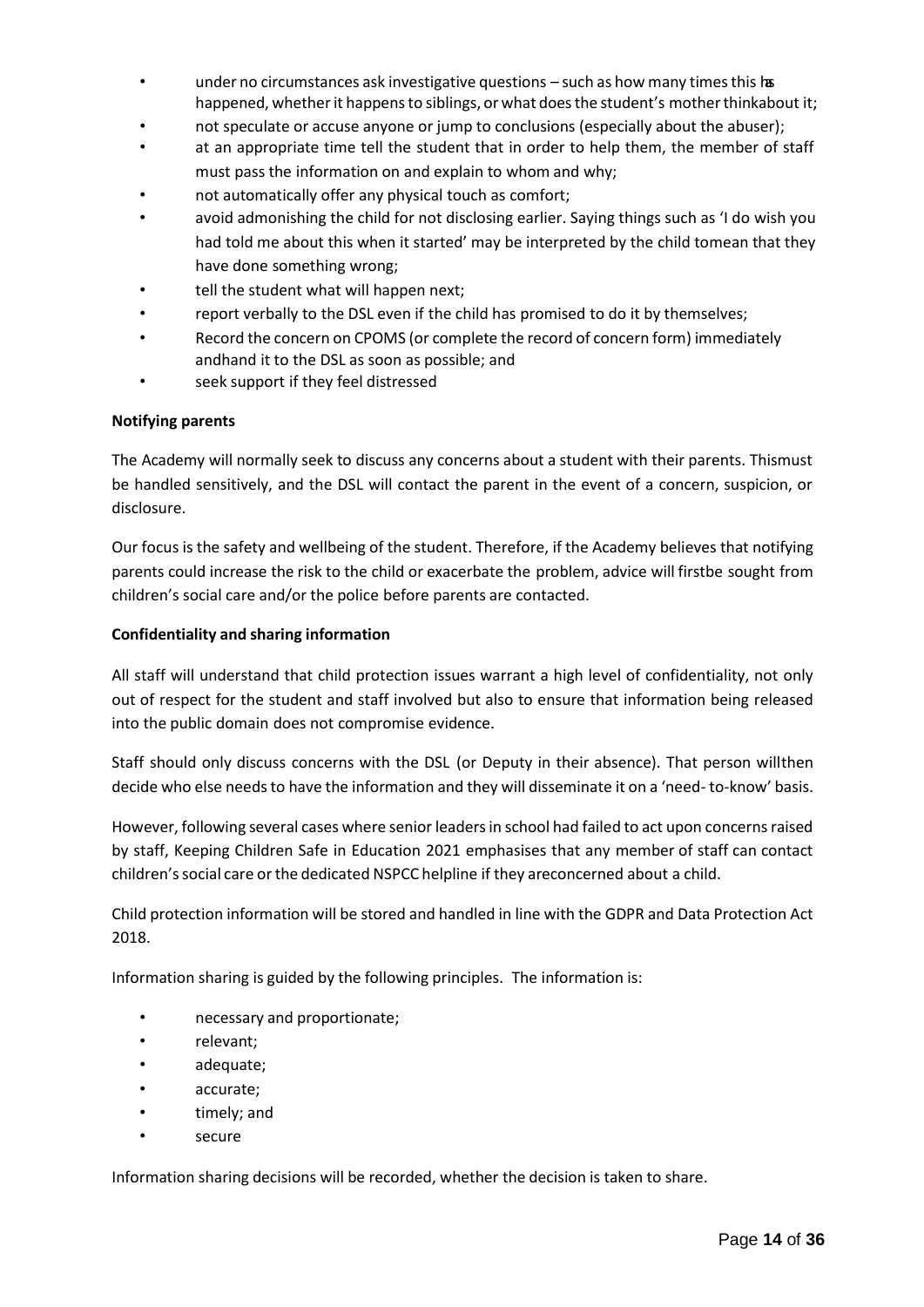Child protection information will be stored separately from the student's pastoral file within CPOMS.

The DSL will normally obtain consent from the student and/or parents to share sensitive information within the Academy or with outside agencies. Where there is good reason to do so, the DSL may share information without consent, and will record the reason for not obtaining consent.

Child protection records are normally exempt from the disclosure provisions of the Data Protection Act, which means that children and parents do not have an automatic right to see them. If any member of staff receives a request from a student or parent to see child protection records, they will refer the request to the Principal to consider in line with the Trust Data Governance Policies and inform the Trust Governance Team.

The Data Protection Act does not prevent Academy staff from sharing information with relevant agencies, where that information may help to protect a child.

## **Early Help**

Seathorne Academy supports and provides Early Help for all children and families in a variety of situations.

Our Family Welfare Officer, Mrs Debbi Croxford, and our Inclusion Officer, Mrs Bev Davies are both actively engaged in supporting families and their children. Our Sendco leads Inclusion Meetings fortnightly, involving the pastoral team members and either Principal or Deputy Principal; these meetings enable early identification of need, identified support, evaluation of support provided and agreement of next steps for children and families.

This support could be via a single agency, as in support from the academy or it could be that further support from other agencies is called upon. All support through Early Help is in and with full discussion with parents.

#### <span id="page-14-0"></span>**Referral to children's social care**

The DSL will make a referral to children's social care if it is believed that a student is suffering or sat risk of suffering significant harm. The student (subject to their age and understanding) and the parents will be told that a referral is being made, unless to do so would increase the risk to the child.

Any member of staff may make a direct referral to children's social care if they genuinely believe independent action is necessary to protect a child.

#### <span id="page-14-1"></span>**Reporting directly to child protection agencies**

Staff should follow the reporting procedures outlined in this policy. However, they may also share information directly with children's social care, police or the NSPCC if:

- the situation is an emergency and the Designated Safeguarding Lead, their deputy,the Principal and the Trust Safeguarding Directorate are all unavailable;
- they are convinced that a direct report is the only way to ensure the pupil's safety; and
- for any other reason they make a judgement that direct referral is in the best interests of the child.

#### <span id="page-14-2"></span>**Escalating concerns**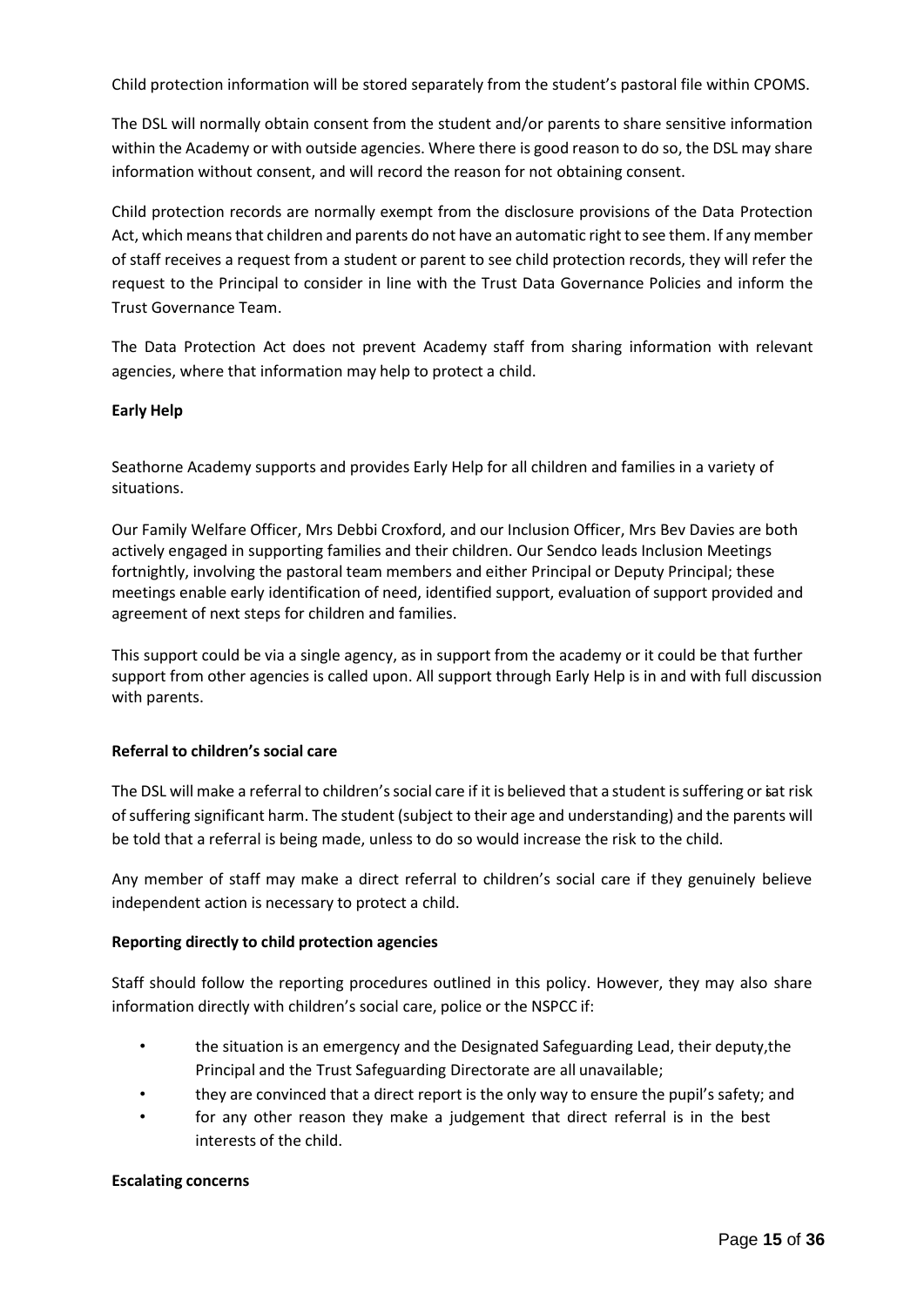Staff need to be aware of those times when concerns may look as though they are not progressing to an outcome or some form of action. This may be indicated by:

- difficulty in getting hold of a DSL;
- staff not being satisfied about the decision of the DSL or Principal;
- staff aware that a colleague has not passed on a concern;
- external agencies not accepting a referral from an Academy when it is felt one is needed; or
- staff not aware of what has happened to their concern because of a lack of feedback.

It is important that staff do not close-down a concern because they feel "stuck" or "they can't do anymore". It is important to escalate concerns to DSLs, Principals, other senior staff or if necessary, to the Trust Safeguarding Directorate.

If there are concerns about the work of an external agency the Academy will follow the escalation steps outlined in the locally agreed procedures documents.

The important principle is not to allow a concern to be "closed down" without it having receivedthe necessary attention, assessment and resolution.

If the options above have been explored fully and the concern still isn't being handled effectively and therefore placing the child or young person at risk, it is important that you continue to escalate your concerns by contacting the Safeguarding Trustee via Greenwood House or by contacting the NSPCC Whistleblowing Advice Line on 0800 028 0285.

## <span id="page-15-0"></span>**Specific Safeguarding and Child Protection Issues**

#### <span id="page-15-1"></span>**Mental Health and Wellbeing**

Mental Health problems can in some cases be an indicator that a child has suffered or is at risk of suffering abuse, neglect or exploitation. Only appropriately trained professionals should attempt to make a diagnosis of a mental health problem; however, academy staff are well placed to identify where a child's behaviour suggests they may be experiencing a mental health problem or be at risk of developing one. Where children have suffered abuse and neglect, or other potentially traumatic experiences, this can have a lasting impact throughout childhood. It is key that staff are aware of how these children's experiences, can impact on their mental health, behaviour, and education.

All staff are made aware of the indicators of potential mental health concerns and will share these with the DSL.

Seathorne Primary Academy have a Mental Health team lead by Mrs Zoe Brader (PSHE/RSE lead and senior teacher). Their priority this year, is to continue to raise the profile of strategies for supporting and improving the mental health and wellbeing of staff and pupils, including those linked to our Behaviour Policy, staff professional development and training, curriculum priorities around PSHE and RSE, and our wider Academy Values.

We are in the second year of working alongside the East Coast Mental Health in Schools Team; this team consult with us to offer counselling programmes to identified, 'at risk' pupils and support to staff in developing strategies for support. We expect that in this academic year, their support will extend to staff training and development in related areas and a part-time MHST worker based on site up to 2 days per week.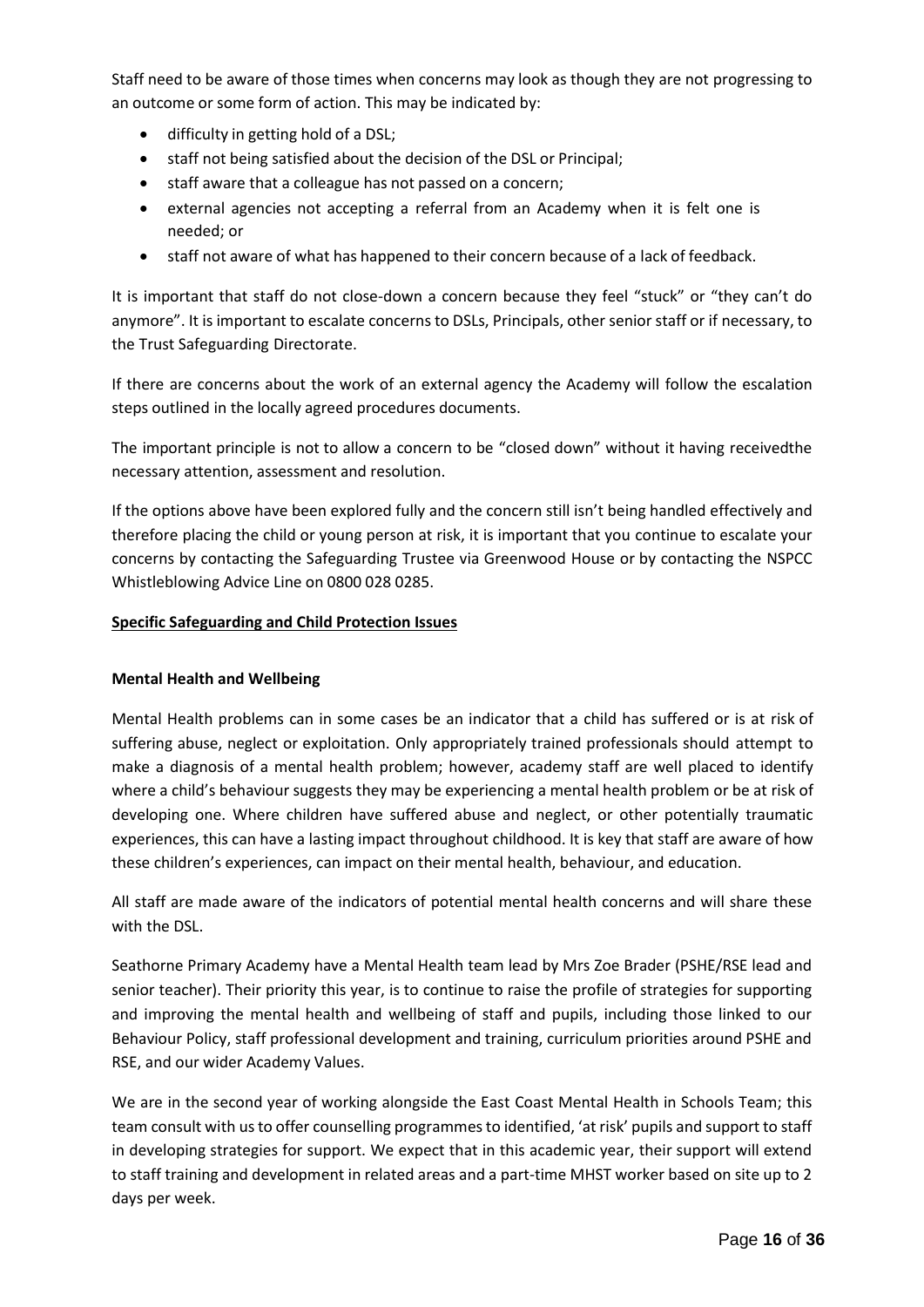## <span id="page-16-0"></span>**Child abduction and community safety incidents**

Child abduction is the removal or retention of a minor from a parent or anyone with legal responsibility for the child. It can be committed by parents or other family members, by peopleknown but not related to the victim and by strangers.

Staff should be vigilant regarding community safety incidents within the vicinity of the academy and ensure that all information is passed to the DSL in a timely manner – examples of incidents of concern may be loitering by unknown people or unknown adults engaging in conversation with students.

Children should also be provided with information in order to ensure they are able to keep themselves safe focussing on building confidence rather than simply stranger warnings.

## <span id="page-16-1"></span>**Children and the court system**

Children are sometimes required to give evidence in criminal courts, either for crimes committed against them or for crimes they have witnessed. The families of children may alsobe subject to child arrangements processes through the family court system

We recognise that both circumstances may be stressful for children and appropriate support will be provided in line with local and national guidance.

## <span id="page-16-2"></span>**Children missing education**

Attendance, absence and exclusions are closely monitored. A child going missing from education is a potential indicator of abuse and neglect, including sexual abuse and sexual exploitation as well as criminal exploitation, including involvement in county lines. It may also indicate mental health problems, risk of substance abuse, risk of travelling to conflict zones, risk of female genital mutilation or risk of forced marriage. The Academy will monitor unauthorised absence and take appropriate action including notifying the Local Authority, particularly where children go missing for extended periods of time, on repeated occasions and/or are missing for periods during the Academy day.

#### <span id="page-16-3"></span>**Children with family members in prison**

Children who have family members that are sent to prison are at risk of poor outcomes including poverty, stigma, isolation and poor mental health. The Academy recognises that these children may need support. Support will be provided in line with guidance from the National Information Centre on Children of Offenders and local agencies.

## <span id="page-16-4"></span>**Child Criminal Exploitation (CCE) and Child Sexual Exploitation (CSE)**

Staff should be aware that different forms of harm overlap and that perpetrators may subject children and young people to multiple forms of abuse, such as criminal exploitation (including county lines) and sexual exploitation.

Children can be exploited by adult males or females, as individuals or in groups. They may also be exploited by other children, who themselves may be experiencing exploitation. Where this is the case, it is important that the child perpetrator is also recognised as a victim.

There are a range of factors that could contribute to a child's vulnerability to exploitation, including gender, sexual identity, cognitive ability, learning difficulties, communication ability, physical strength, status and access to economic or other resources.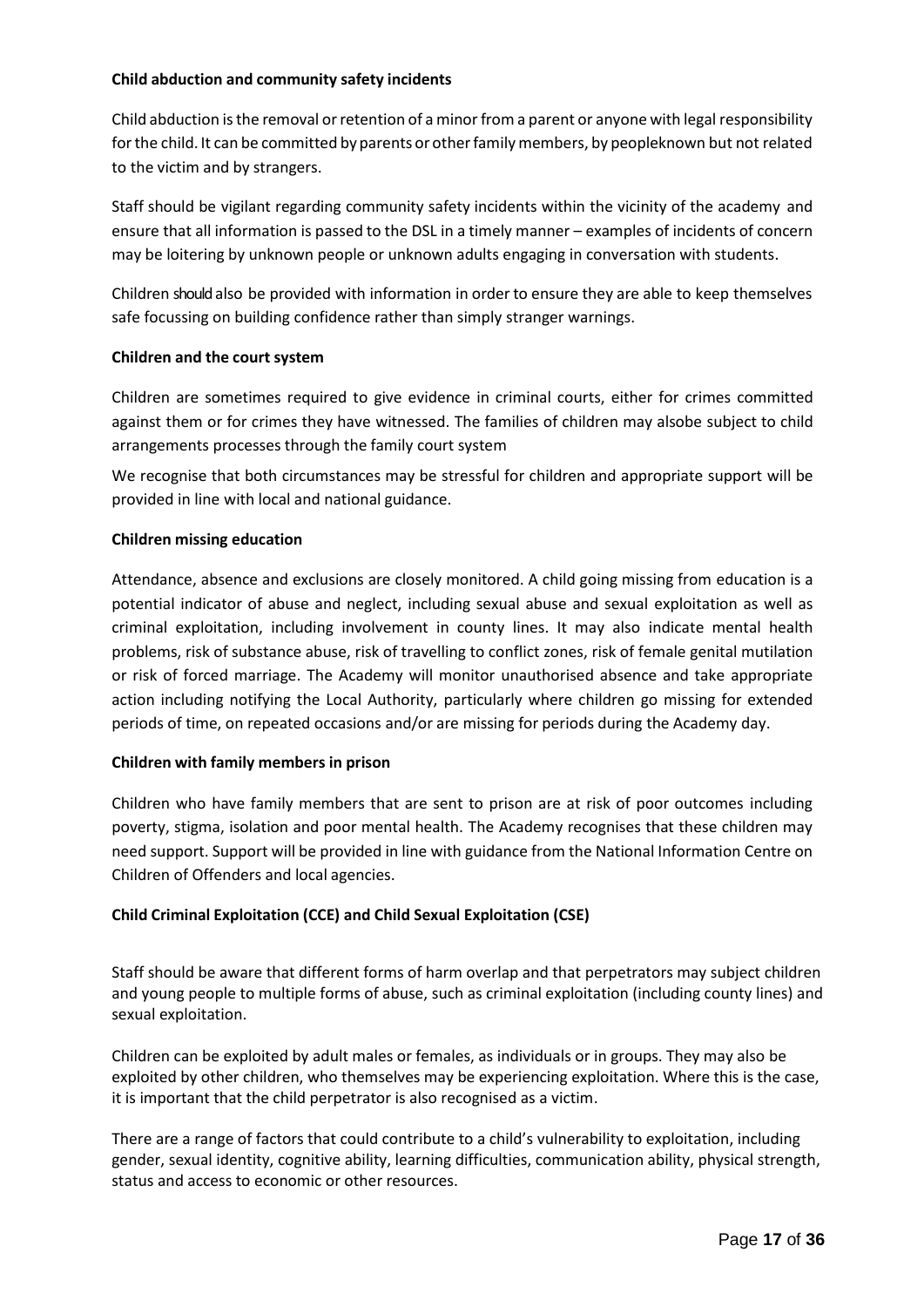Exploitation does not just include face to face contact, it can also occur on online.

The definition of Child Criminal Exploitation is where an individual or group takes advantage of an imbalance of power to coerce, control, manipulate or deceive a child into any criminal activity a) in exchange for something the victim needs or wants and/or b) for the financial or other advantage of the perpetrator or facilitator and/or c) through violence or threat of violence.

Some of the following can be indicators of CCE:

- Children who appear with unexplained gifts or possessions;
- Children who associate with other young people involved with exploitation;
- Children who suffer from changes in emotional wellbeing;
- Children who misuse drugs and alcohol;
- Children who go missing for periods of time or regularly come home late; and
- Children who regularly miss school or education or do not take part in education.

This list is not exhaustive, staff should remain vigilant, and any concerns should be raised immediately with the DSL.

The definition of Child Sexual Exploitation is where an individual or group takes advantage of an imbalance of power to coerce, manipulate or deceive a child into sexual activity a) in exchange for something the victim needsor wants, and/or b) for the financial advantage or increased status of the perpetrator or facilitator. The victim may have been sexually exploited even if the sexual activity appears consensual. CSE does not always involve physical contact; it can also occur through the use of technology.

CSE can affect any young person, male or female, under the age of 18 years, including 16 and 17 year olds who can legally consent to sexual activity.

Sexual exploitation is a serious crime and can have a long-lasting adverse impact on a child'sphysical and emotional health. It may also be linked to child trafficking.

Indicators of CSE (in addition to those indicators for CCE) can include:

- Children who have older boyfriends or girlfriends; and
- Children who suffer from sexually transmitted infections, display sexual behaviours beyond expected development or become pregnant

CSE can be a one off occurrence or a series of incidents over time and range from opportunistic to complex organised abuse. It can involve force and/or enticement-based methods of compliance and may, or may not, be accompanied by violence or threats of violence.

The Academy includes the risks of sexual exploitation in the PSHE and SRE curriculum. A common feature of sexual exploitation is that the child often does not recognise the coercive nature of the relationship and doesn't see themselves as a victim. The child may initially resent what they perceive as interference by staff, but staff must act on their concerns, as they wouldfor any other type of abuse.

All staff should be made aware of the indicators of sexual exploitation and all concerns must be reported immediately to the DSL.

#### <span id="page-17-0"></span>**County Lines**

County lines is a term used to describe gangs and organised criminal networks involved in exporting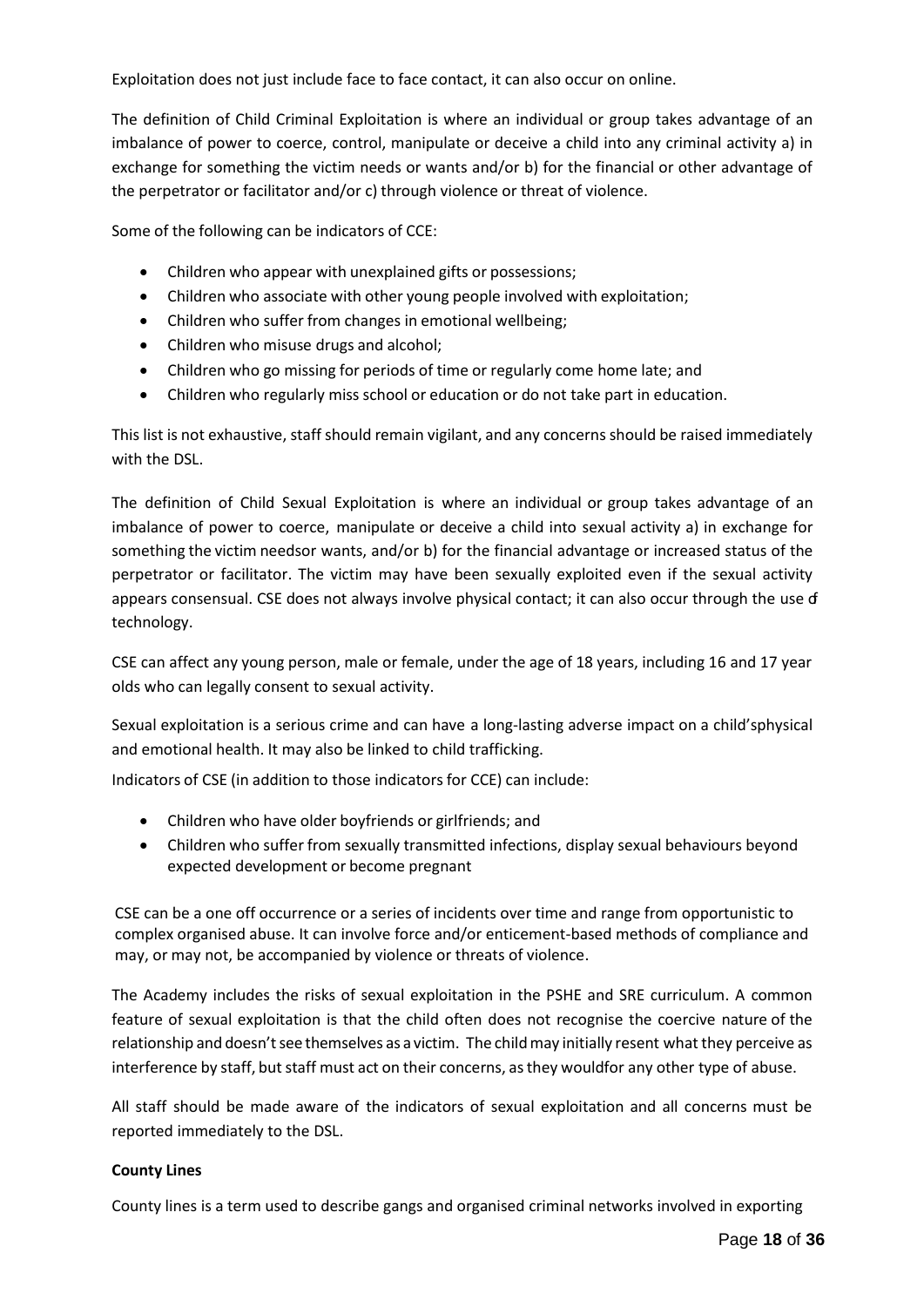illegal drugs using dedicated mobile phone lines or other form of 'deal line'. This activity can happen locally as well as across the UK – no specified distance of travel is required.

Children and vulnerable adults are exploited to move, store and sell drugs and money. Offenders will often use coercion, intimidation, violence (including sexual violence) and weapons to ensure compliance of victims.

Children can be targeted and recruited into county lines in a number of locations including schools (mainstream and special), further and higher educational institutions, pupil referral units, children's homes, and care homes.

Children are also increasingly being targeted and recruited online using social media. Children can easily become trapped by this type of exploitation as county lines gangs can manufacture drug debts which need to be worked off or threaten serious violence and kidnap towards victims (and their families) if they attempt to leave the county lines network.

A number of CCE and CSE indicators may also be applicable to where children are involved in county lines. Some additional specific indicators are children who:

- go missing and are subsequently found in areas away from their home;
- have been the victim or perpetrator of serious violence (e.g. knife crime);
- are involved in receiving requests for drugs via a phone line, moving drugs, handing over and collecting money for drugs;
- are exposed to techniques such as 'plugging'; where drugs are concealed internally to avoid detection;
- are found in accommodation they have no connection with, often called a 'trap house' or cuckooing or hotel room where there is drug activity;
- owe a debt to their exploiters; and
- have their bank accounts used to facilitate drug dealing

Academy staff will remain vigilant to those children and concerns will be shared with the DSL.

#### <span id="page-18-0"></span>**Modern Slavery and the National Referral Mechanism**

Modern slavery encompasses human trafficking and slavery, servitude and forced or compulsory labour. Exploitation can take many forms including: sexual exploitation, forced labour, slavery, servitude, forced criminality and the removal of organs.

Concerns regarding these issues must be reported to the DSL and Principal (or other member of SLT) without delay.

#### <span id="page-18-1"></span>**Cybercrime**

Cybercrime is criminal activity committed using computers and/or the internet. It is broadly categorised as either 'cyber-enabled' (crimes that can happen off-line but are enabled at scale and at speed online) or 'cyber dependent' (crimes that can be committed only by using a computer). Cyberdependent crimes include;

- unauthorised access to computers (illegal 'hacking') for example accessing a school's computer network to look for test paper answers of change grades awarded;
- denial of service (Dos or DDos) attacks or 'booting'. These are attempts to make a computer, network or website unavailable by overwhelming it with internet traffic from multiple sources; and
- making, supply or obtaining malware (malicious software) such as viruses, spyware,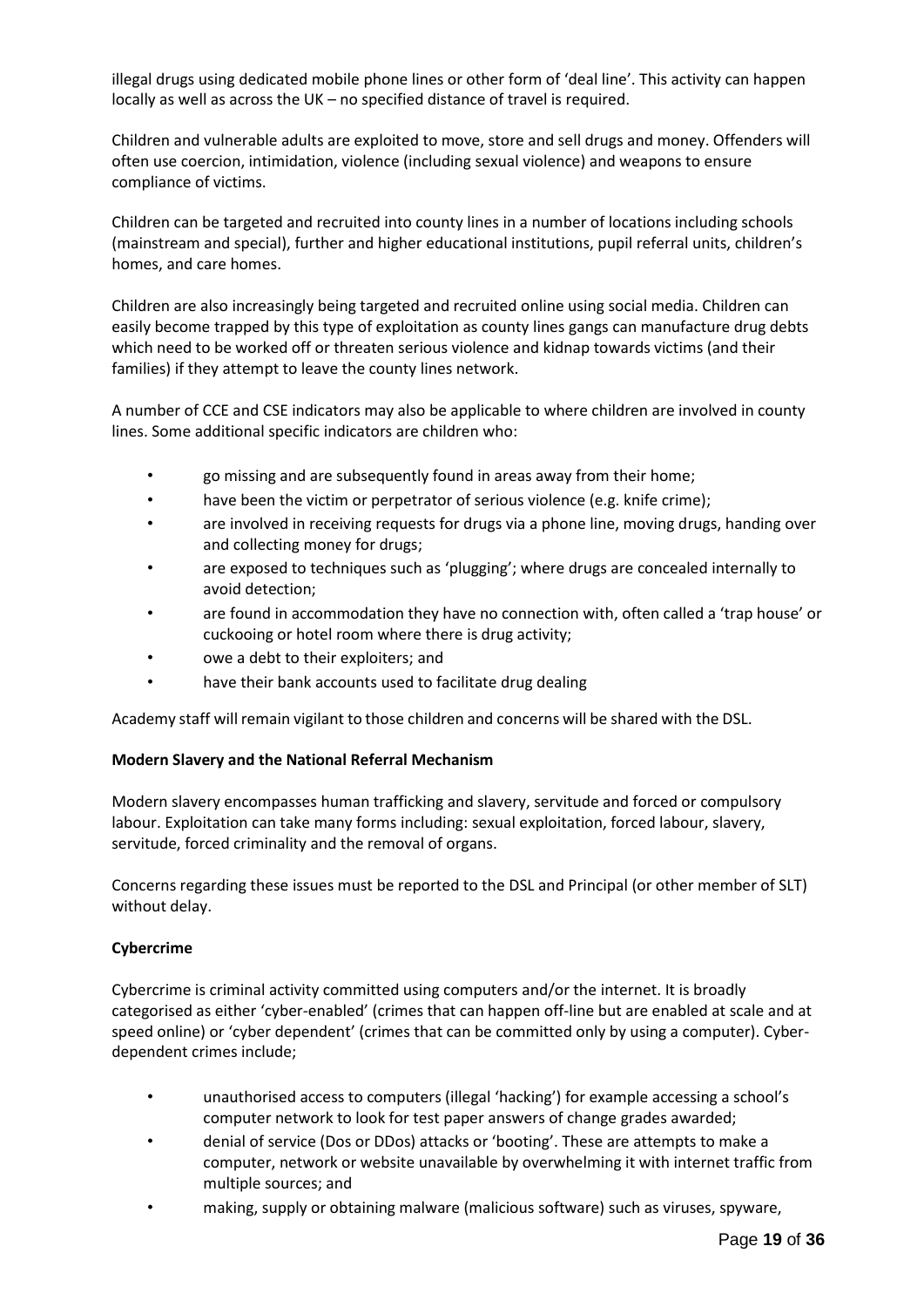## ransomware, botnets and Remote Access Trojans with the intent to commit further offence

Children with particular skill and interest in computing and technology may inadvertently or deliberately stray into cybercrime.

If there are concerns regarding a student in this area, this must be reported to the DSL and Principal (or other member of SLT) without delay in order to access additional support

#### <span id="page-19-0"></span>**Domestic abuse**

The Domestic Abuse Act received Royal Assent on 29 April 2021. The act creates a statutory definition of domestic abuse based on the existing cross-government definition.

'Abusive behaviour' is defined in the act as any of the following:

- physical or sexual abuse;
- violent or threatening behaviour;
- controlling or coercive behaviour;
- economic abuse; and/or
- psychological, emotional or other abuse.

For the definition to apply, both parties must be aged 16 or over and 'personally connected'

'Personally connected' is defined in the act as parties who:

- are married to each other;
- are civil partners of each other;
- have agreed to marry one another (whether the agreement has been terminated);
- have entered into a civil partnership agreement (whether the agreement has been terminated);
- are or have been in an intimate personal relationship with each other;
- have, or there has been a time when they each have had, a parental relationship in relation to the same child; and/or
- are relatives.

The Act also recognises the impact of domestic abuse on children, as victims in their own right. All children can witness and be adversely affected by exposure to domestic abuse in the context of their home life where domestic abuse occurs between family members. This can have a serious, long lasting emotional and psychological impact on children. In some cases, a child may blame themselves for the abuseor may have had to leave the family home as a result.

Young people can also experience domestic abuse within their own intimate relationships. This form of peer on peer abuse is sometimes referred to as 'teenage relationship abuse'. Depending on the age of the young people this may not be recognised in law under the statutory definition of 'domestic abuse'. However, as with any child under the age of 18, standard safeguarding procedures should be followed.

Staff will remain vigilant to incidents of this type and will ensure support and intervention is available and provided to young victims and young perpetrators.

#### <span id="page-19-1"></span>**Operation Encompass**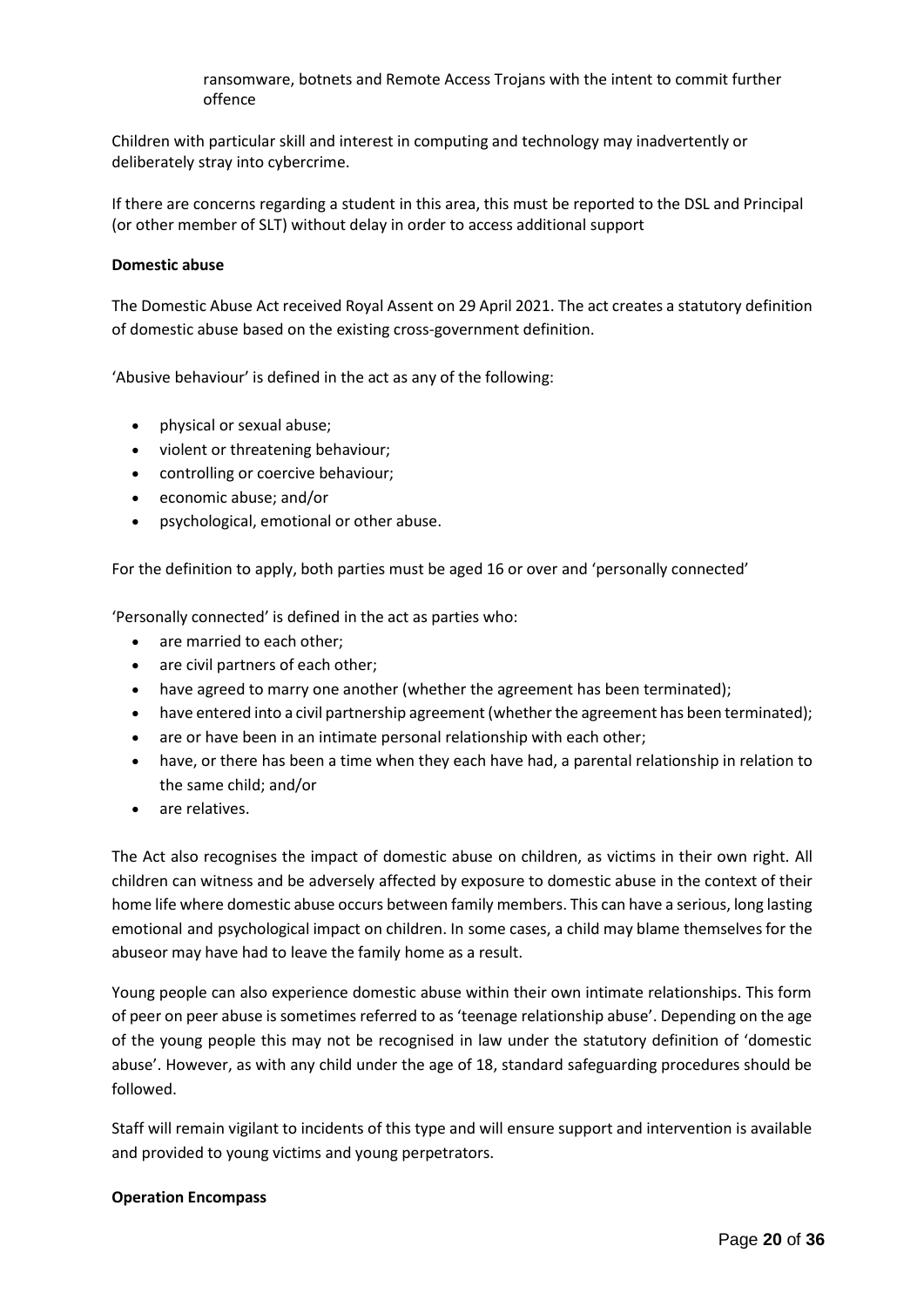This operates in all police forces across England. DSL's (or Principals) will receive notification of when Police have been called to an incident of domestic abuse, where there are children in the household who have experienced the domestic incident. This should occur before the next school day.

Usual Academy safeguarding procedures should be followed if any further action is required following an Operation Encompass notification.

#### <span id="page-20-0"></span>**Homelessness**

Being homeless, or being at risk of becoming homeless, presents a real risk to a child's welfare.

In most cases school and college staff will be considering homelessness in the context of children who live with their families, and intervention will be on that basis. However, it shouldalso be recognised in some cases 16 and 17 year olds could be living independently from theirparents or guardians, for example through their exclusion from the family home, and will require a different level of intervention and support.

The DSL (and deputies) should be aware of the contact details and referral routes into the Local Housing Authority so concerns can be raised and progressed in a timely manner. They will then be better able to support students facing homelessness by supporting and signposting through appropriate agencies and support networks within the locality.

## <span id="page-20-1"></span>**So-called 'honour-based' abuse (including Female Genital Mutilation and Forced Marriage)**

So-called 'honour-based' abuse (HBA) encompasses crimes which have been committed to protect or defend the honour of the family and/or the community, including Female Genital Mutilation (FGM), forced marriage, and practices such as breast ironing. Abuse committed in the context of 'preserving honour' often involves a wider network of family or community pressure and can include multiple perpetrators. All forms of HBA areabuse (regardless of the motivation) and will be handled and escalated as such by Academy safeguarding staff.

FGM is the collective name given to a range of procedures involving the partial or total removal of external female genitalia or other injury to the female genital organs. In England, Wales andNorthern Ireland, the practice is a criminal offence under the Female Genital Mutilation Act 2003. The practice can cause intense pain and distress and long-term health consequences, including difficulties in childbirth.

FGM is carried out on girls of any age, from young babies to older teenagers and adult women,so Academy staff are trained to be aware of risk indicators. Many such procedures are carriedout abroad and staff should be particularly alert to suspicions or concerns expressed by a female student about going on a long holiday during the summer vacation period.

There is a statutory duty upon teachers (section 5B of the Female Genital Mutilation Act 2003) which mandates that they must personally report to the police cases where they discover (either through disclosure by the victim or visual evidence – although visual evidence is likely to be an extremely rare occurrence for education staff and they should not be examining students) that an act of FGM appears to have been carried out on a girl under 18. Failure to do this may result in disciplinary action. This should be done with the support of the DSL so that wider concerns for the child or young person are also considered. This will also enable the Academy to support the staff member through this process.

Suspected cases, with no direct disclosure or visual evidence should be reported to the DSL without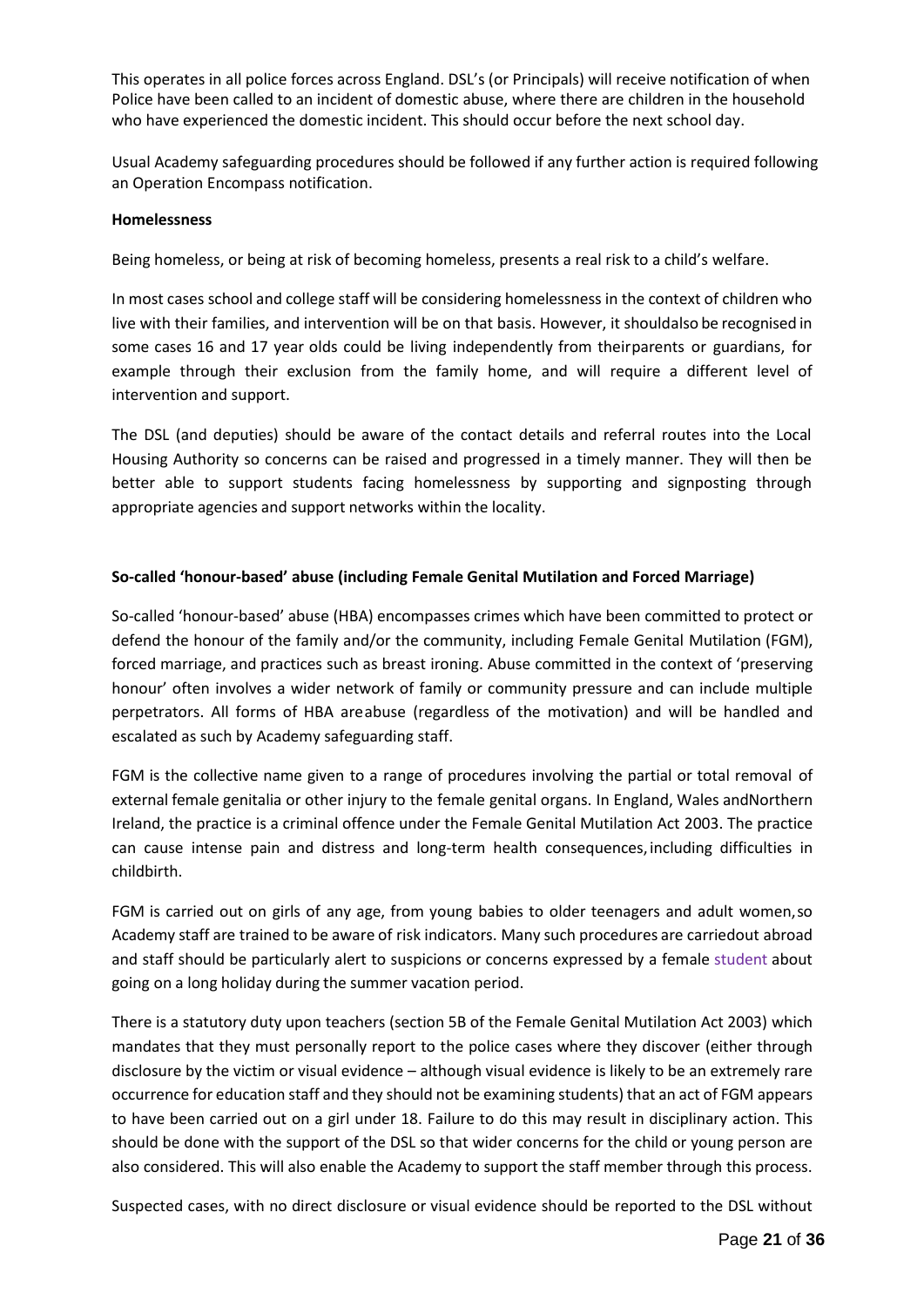delay and usual academy safeguarding procedures should be followed.

## <span id="page-21-0"></span>**Forced Marriage**

A forced marriage is a marriage entered into without the full and free consent of one or both parties and where violence, threats or any other form of coercion is used to cause a person to enter into a marriage. Threats can be physical or emotional and psychological. A lack of consent can be where a person does not consent or where they cannot consent (if they have learning disabilities for example). Some perpetrators use perceived cultural practices as a way to coerce a person into marriage. In England and Wales, the practice is a criminal offence under the Anti-Social Behaviour, Crime and Policing Act 2014.

A forced marriage is not the same as an arranged marriage. In an arranged marriage, which is common in several cultures, the families of both spouses take a leading role in arranging the marriage but the choice of whether to accept the arrangement remains with the prospective spouses.

Children may be married at a very young age, and well below the age of consent in England.Academy staff receive training and should be particularly alert to suspicions or concerns raisedby a student about being taken abroad and not being allowed to return to England, they play an important role in safeguarding children from forced marriage.

## <span id="page-21-1"></span>**Preventing Radicalisation**

**Extremism** is the vocal or active opposition to our fundamental values, including democracy, the rule of law, individual liberty and the mutual respect and tolerance of different faiths and beliefs. This also includes calling for the death of members of the armed forces.

**Radicalisation** refers to the process by which a person comes to support terrorism and extremist ideologies associated with terror groups.

**Terrorism** is an action that endangers or causes serious violence to a person/people; causes serious damage to property; or seriously interferes or disrupts an electronic system. The use of threat **must** be designed to influence the government or to intimidate the public and is made for the purpose of advancing a political, religious or ideological cause.

Some children are atrisk of being radicalised: adopting beliefs and engaging in activities which are harmful, criminal or dangerous. Background factors combined with specific influences such as family or friends may contribute to a child's vulnerability. Radicalisation can occur through many different methods, such as via social media or within the home environment.

Academy staff receive training to help to identify signs of extremism. Opportunities are provided in the curriculum to enable students to discuss issues of religion, ethnicity and culture and the Academy follows the DfE advice Promoting Fundamental British Values as part of SMSC (spiritual, moral, social and cultural education) in Schools (2014).

The Academy has an identified Prevent Lead who will co-ordinate all concerns, and necessary referrals related to extremism, radicalisation, and terrorism.

## <span id="page-21-2"></span>**Children with sexually harmful behaviour**

Children may be harmed by other children or young people. Staff will be aware of the harm caused by bullying and will use the Academy's anti-bullying procedures where necessary. However, there will be occasions when a student's behaviour warrants a response under child protection rather than anti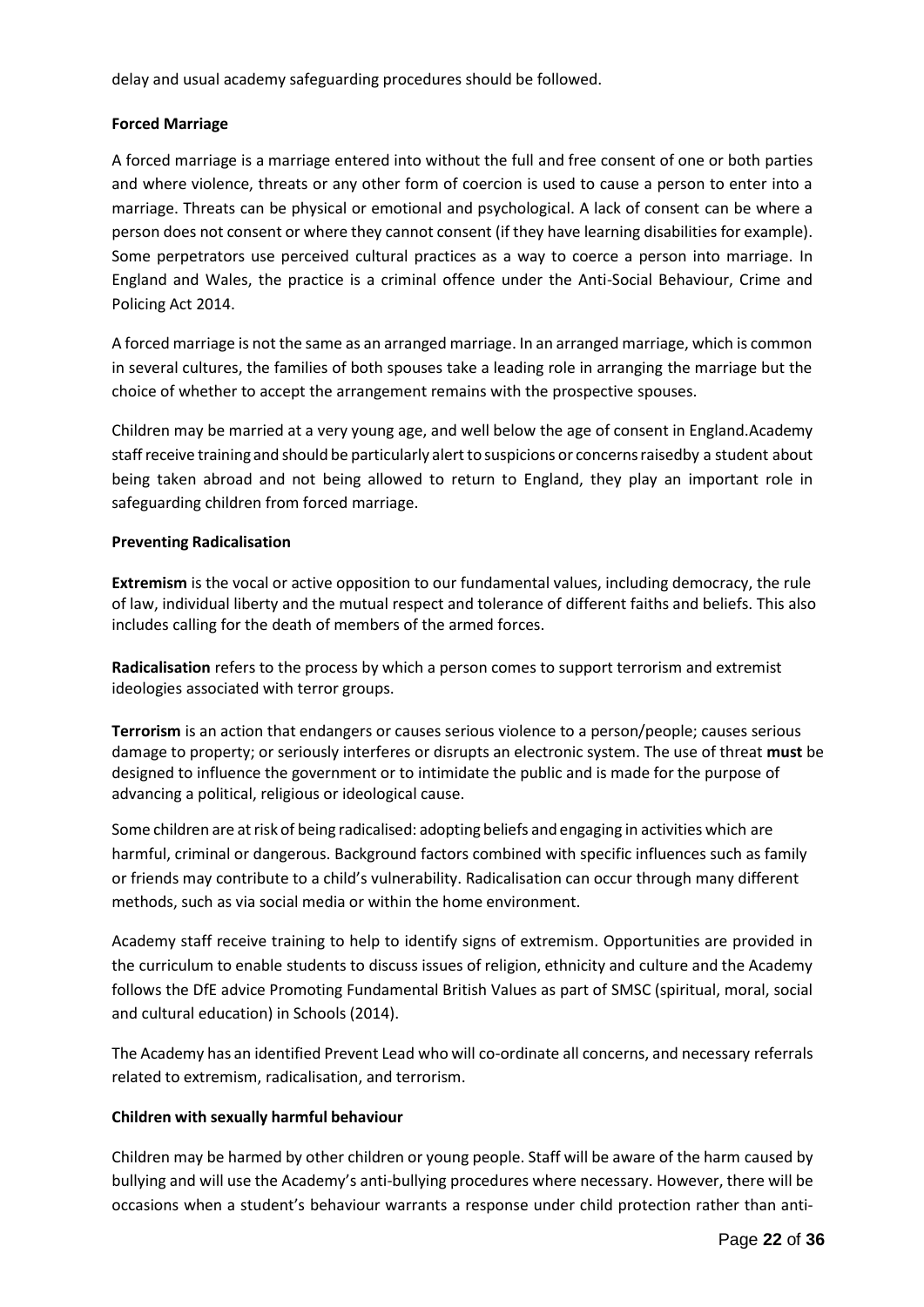bullying procedures.

Young people who display such behaviour may be victims of abuse themselves and the childprotection procedures will be followed for both victim and perpetrator. Staff who become concerned about a student's sexual behaviour, including any known online sexual behaviour, should speak to the DSL as soon as possible.

## <span id="page-22-0"></span>**Peer-on-Peer / child-on-child abuse**

The Academy recognises that students may become victims of abuse from other students. This can take many forms and occur inside and outside of school and online.

This is most likely to include, but may not be limited to, abuse within intimate partner relationships; bullying (including cyberbullying, prejudice-based and discriminatory bullying); physical abuse such as hitting, kicking, shaking, biting, hair pulling, or otherwise causing physical harm; sexual violence and sexual harassment; consensual and non-consensual sharing of nudes and semi-nudes images and/or videos; causing someone to engage in sexual activity without consent, such as forcing someone to strip, touch themselves sexually, or to engage in sexual activity with a third party; upskirting and initiation/hazing type violence and rituals.

Sexual violence and harassment can occur between children of any age and sex although evidence suggests that it is gendered, and girls are more likely to victims and boys perpetrators. It can also occur through a group of children sexually assaulting or sexually harassing a single child or group of children. (updated 13.9.21)

All staff are trained to recognise incidents of peer on peer abuse and will report instances including, sexual violence and harassment through thenormal safeguarding concern process and recognise that support must be provided to both the alleged victim and abuser. It will be made clear that no form of peer-on-peer abuse, sexualviolence or sexual harassment will be tolerated or accepted as an inevitable part of growing up or banter, any behaviour of this type will be challenged by all adults working within the Trust and not normalised. Staff are aware that addressing inappropriate behaviour (even if it appears relatively innocuous) **can** be an important intervention that helps prevent problematic, abusive and/or violent behaviour in the future.

The Academy website states our position in relation to sexual violence and sexual harassment:

'Our position as a trust and within all our academies is clear: sexual violence and sexual harassment are never acceptable, will never be tolerated and are not an inevitable part of growing up. Such behaviour will never go unchallenged or become accepted and we remain committed to working openly and transparently with to promote mutual respect.

Our Safeguarding and Child Protection Policy has guidance within it around the indicators of peer on peer abuse and harmful sexual behaviour along with our response procedures. All relevant Safeguarding Policies are available on individual academy websites.

All students are taught the Relationships and Sex Education (RSE) curriculum.

The appropriate means for disclosing an allegation of abuse relating to another student is always to inform a member of the specific academy's safeguarding team directly or a member of the Trust Safeguarding Directorate. If an allegation is made against a member of staff, this must be sent to the Academy Principal or directly to the Trust Safeguarding Directorate. We will always act on concerns raised'.

Page **23** of **36** See Appendix 3 for further information regarding sexual violence and sexual harassment between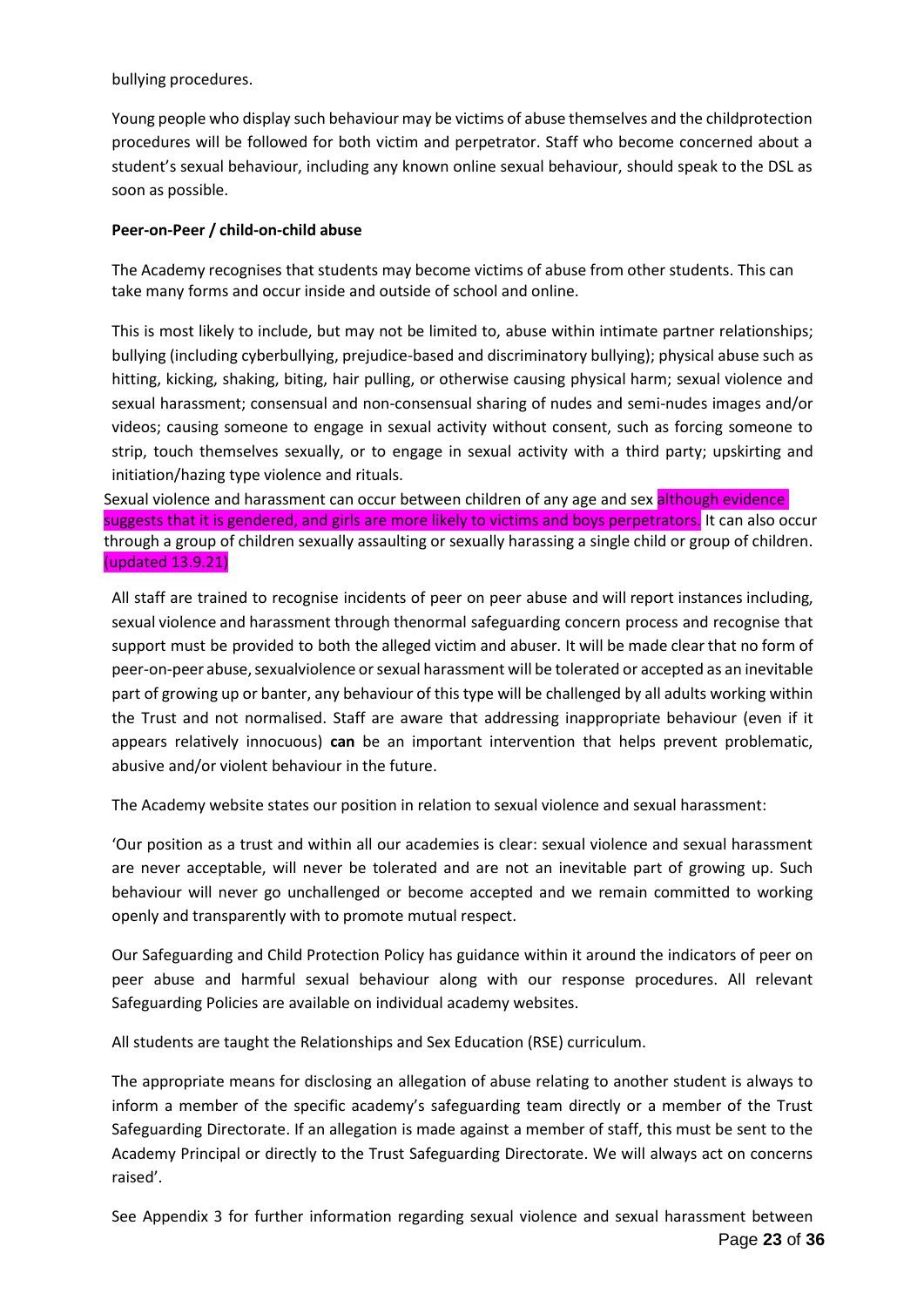children and Academy response and reporting procedures.

#### <span id="page-23-0"></span>**Serious Violence**

All staff should be aware of the indicators, which may signal children are at risk from, or are involved with serious violent crime. These may include:

- increased absence from school;
- a change in friendships or relationships with older individuals or groups;
- a significant decline in performance;
- signs of self-harm or significant change in wellbeing;
- signs of assault or unexplained injury; and/or
- unexplained gifts or new possessions.

These can all suggest that children have been approached by, or are involved with, individuals associated with criminal networks or gangs and may be at risk of CCE.

There are a range of risk factors which all staff should be aware of which increase the likelihood of involvement in serious violence, such as being male, having been frequently absent or permanently excluded from school, having experienced child maltreatment and having been involved in offending, such as theft or robbery

#### <span id="page-23-1"></span>**Private fostering arrangements**

A private fostering arrangement occurs when someone otherthan a parent or a close relative cares for a child for a period of 28 days or more, with the agreement of the child's parents. It applies to children under the age of 16 or aged under 18 if the child is disabled. By law, a parent, private foster carer or other persons involved in making a private fostering arrangement must notify children's services as soon as possible.

Where a member of staff becomes aware that a student may be in a private fostering arrangement, they will raise this with the DSL and the Academy should notify the Local Authority of the circumstances.

#### <span id="page-23-2"></span>**Looked after children**

The most common reason for children becoming looked after is as a result of abuse or neglect.The Academy ensures that staff have the necessary skills and understanding to keep lookedafter children safe. Appropriate staff have information about a child's looked after legal status and care arrangements, including the level of authority delegated to the carer by the authoritylooking after the child. The designated teacher for looked after children and the DSL have details of the child's social worker and the name and contact details of the Local Authority's virtual head for children in care.

#### <span id="page-23-3"></span>**Work experience**

<span id="page-23-4"></span>The Academy has detailed procedures to safeguard students undertaking work experience, including arrangements for checking people who provide placements and supervise students onwork experience which are in accordance with the guidance in Keeping Children Safe in Education (2021).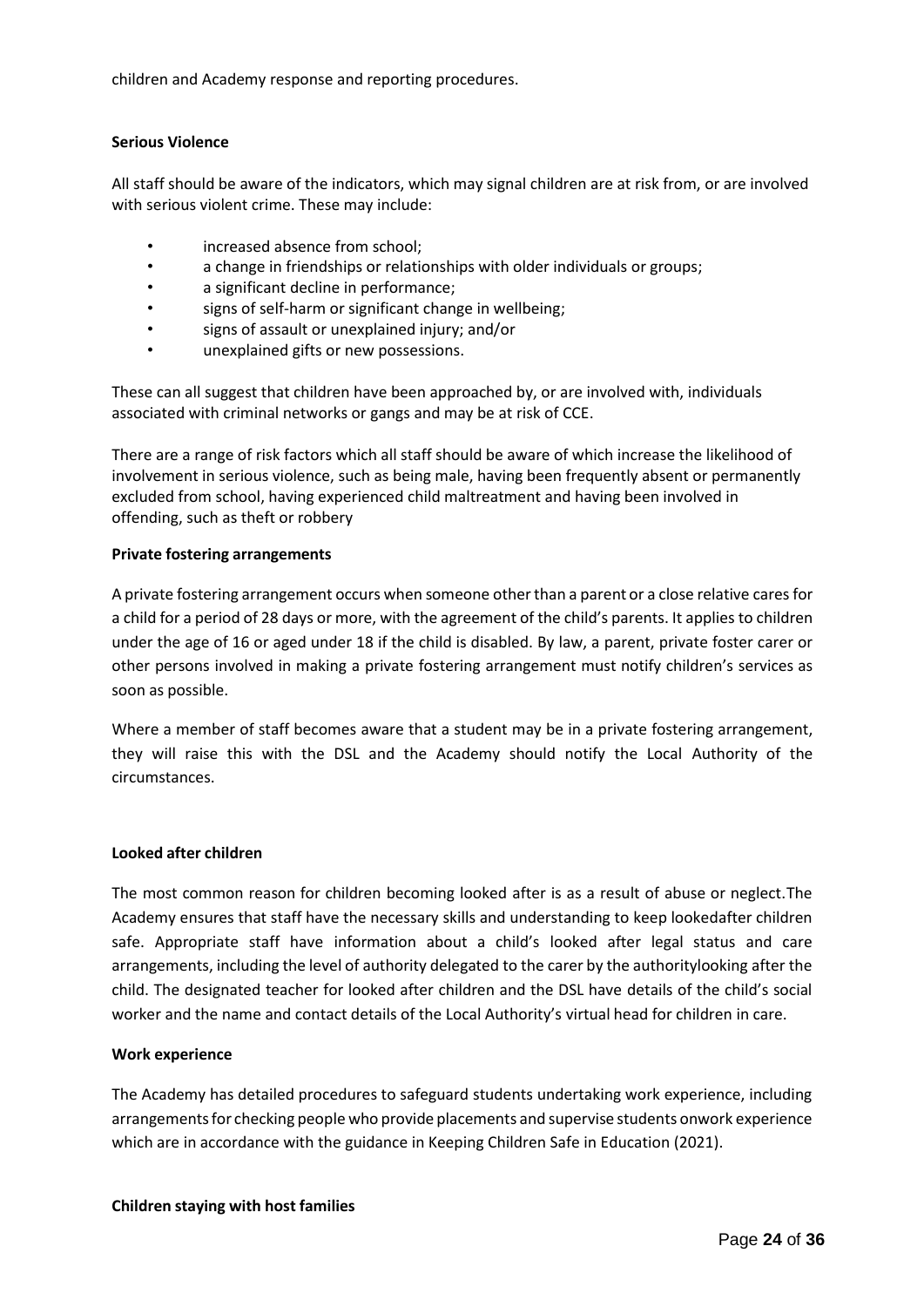The Academy may make arrangements for students to stay with a host family during a foreign exchange trip or sports tour. Some overseas students may reside with host families during school terms and we will work with the Local Authority to check that such arrangements are safe and suitable. In such circumstances the Academy follows the guidance in Annex E of Keeping Children Safe in Education (2021) to ensure that hosting arrangements are as safe as possible.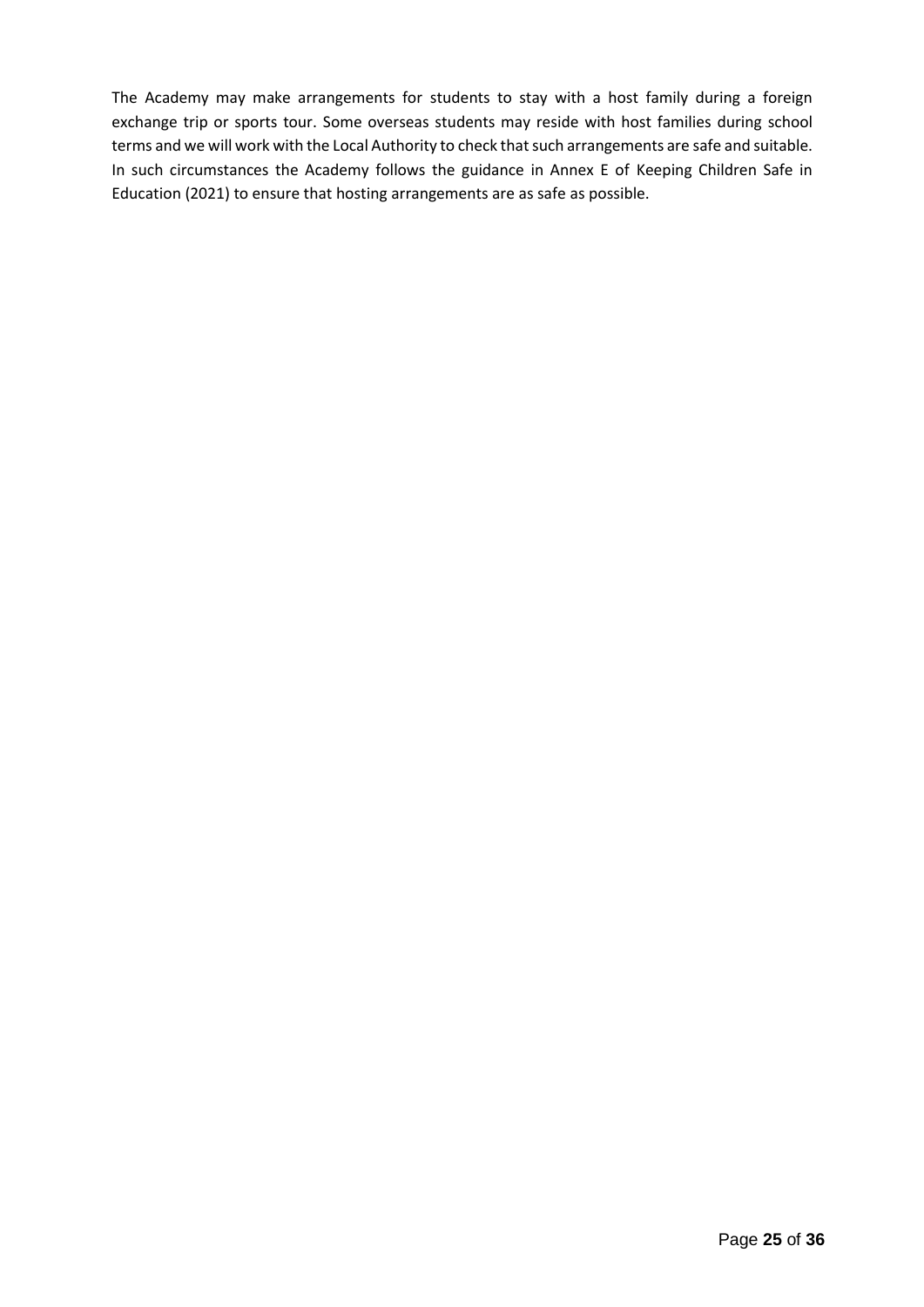## <span id="page-25-0"></span>**Appendix One**

## **Four categories of abuse**

## **Physical abuse**

Physical abuse is a form of abuse which may involve hitting, shaking, throwing, poisoning, burning or scalding, drowning, suffocating or otherwise causing physical harm to a child. Physical harm may also be caused when a parent or carer fabricates the symptoms of, or deliberately induces, illness in a child (this used to be called Munchausen's Syndrome by proxy but is now more usually referred to as fabricated or induced illness).

## <span id="page-25-1"></span>**Emotional abuse**

Emotional abuse is the persistent emotional maltreatment of a child such as to cause severe and persistent adverse effects on the child's emotional development. It may involve conveying to a child that they are worthless or unloved, inadequate, or valued only insofar as they meetthe needs of another person. It may include not giving the child opportunities to express theirviews, deliberately silencing them or 'making fun' of what they say or how they communicate.It may feature age or developmentally inappropriate expectations being imposed on children. These may include interactions that are beyond a child's developmental capability, as well as overprotection and limitation of exploration and learning, or preventing the child participating in normalsocial interaction. It may involve seeing or hearing the ill-treatment of another. It mayinvolve serious bullying (including cyber bullying), causing children frequently to feel frightened or in danger, or the exploitation or corruption of children. Some level of emotional abuse is involved in all types of maltreatment of a child, although it may occur alone.

#### <span id="page-25-2"></span>**Sexual abuse**

Sexual abuse involves forcing or enticing a child or young person to take part in sexual activities, not necessarily involving a level of violence, whether or not the child is aware of what is happening. The activities may involve physical contact, including assault by penetration (for example, rape or oral sex) or non-penetrative acts such as masturbation, kissing, rubbing and touching outside of clothing. They may also include non-contact activities,such as involving children in looking at, or in the production of, sexual images, watching sexual activities, encouraging children to behave in sexually inappropriate ways, or grooming a childin preparation for abuse. Sexual Abuse can take place online, and technology can be used tofacilitate offline abuse. Sexual abuse is not solely perpetrated by adult males. Women can also commit acts of sexual abuse, as can other children. The sexual abuse of children by other children is a specific safeguarding issue in education (also known as peer on peer abuse).

#### <span id="page-25-3"></span>**Neglect**

Neglect is the persistent failure to meet a child's basic physical and/or psychological needs, likely to result in the serious impairment of the child's health or development. Neglect may occur during pregnancy as a result of maternalsubstance abuse. Once a child is born, neglectmay involve a parent or carer failing to:

- provide adequate food, clothing and shelter (including exclusion from home or abandonment);
- protect a child from physical and emotional harm or danger;
- ensure adequate supervision (including the use of inadequate care-givers); or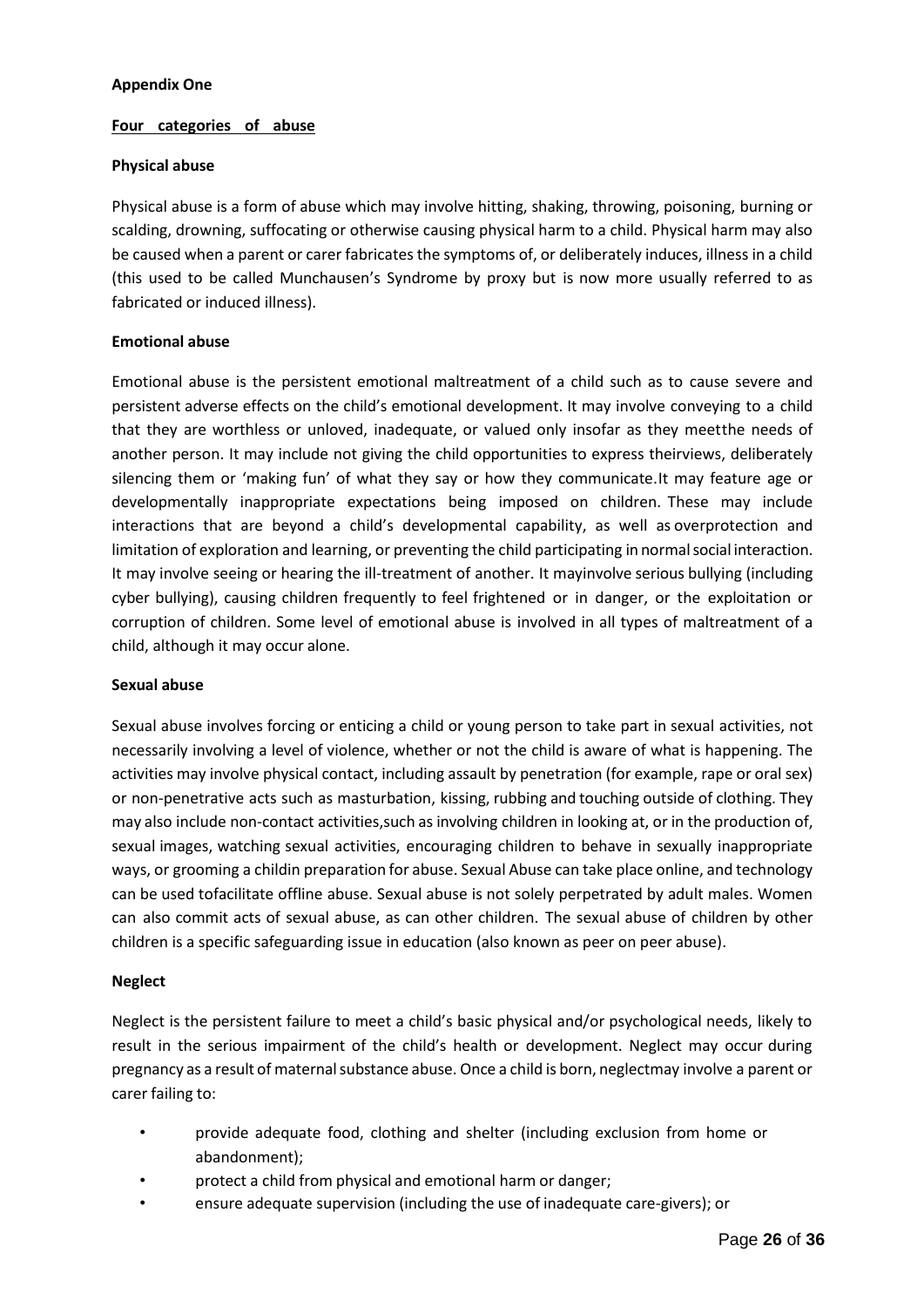• ensure accessto appropriate medical care ortreatment. It may also include neglectof, or unresponsiveness to, a child's basic emotional needs.

## <span id="page-26-0"></span>**Indicators of abuse**

Physical signs define some types of abuse, for example, bruising, bleeding or broken bones resulting from physical or sexual abuse, or injuries sustained while a child has been inadequately supervised. The identification of physical signs is complicated, as children may go to great lengths to hide injuries, often because they are ashamed or embarrassed, or theirabuser has threatened further violence or trauma if they 'tell'. It is also quite difficult for anyone without medical training to categorise injuries into accidental or deliberate with any degree ofcertainty. For these reasons it is vital that staff are also aware of the range of behavioural indicators of abuse and report any concerns to the designated safeguarding lead.

It is the responsibility of staff to report their concerns. It is not their responsibility to investigateor decide whether a child has been abused.

A child who is being abused, neglected or exploited may:

- have bruises, bleeding, burns, fractures or other injuries
- show signs of pain or discomfort
- keep arms and legs covered, even in warm weather
- be concerned about changing for PE or swimming
- look unkempt and uncared for
- change their eating habits
- have difficulty in making or sustaining friendships
- appear fearful
- be reckless about their own or other's safety
- self-harm
- frequently miss school, arrive late or leave the school for part of the day
- show signs of not wanting to go home
- display a change in behaviour from quiet to aggressive, or happy-go-lucky to withdrawn
- challenge authority
- become disinterested in their school work
- be constantly tired or preoccupied
- be wary of physical contact
- be involved in, or particularly knowledgeable about drugs or alcohol
- display sexual knowledge or behaviour beyond that normally expected for their age
- acquire gifts such as money or a mobile phone from new 'friends'

This is not an exhaustive list and individual indicatorswillrarely, in isolation, provide conclusive evidence of abuse. They should be viewed as part of a jigsaw, and each small piece of information will help the DSL to decidehow to proceed.

All staff must be aware that safeguarding indicators and/or behaviours can be associated with factors outside of school and/or can occur between children outside of these environments. Extra familiar harms take a variety of different forms and children can be vulnerable to multiple harms.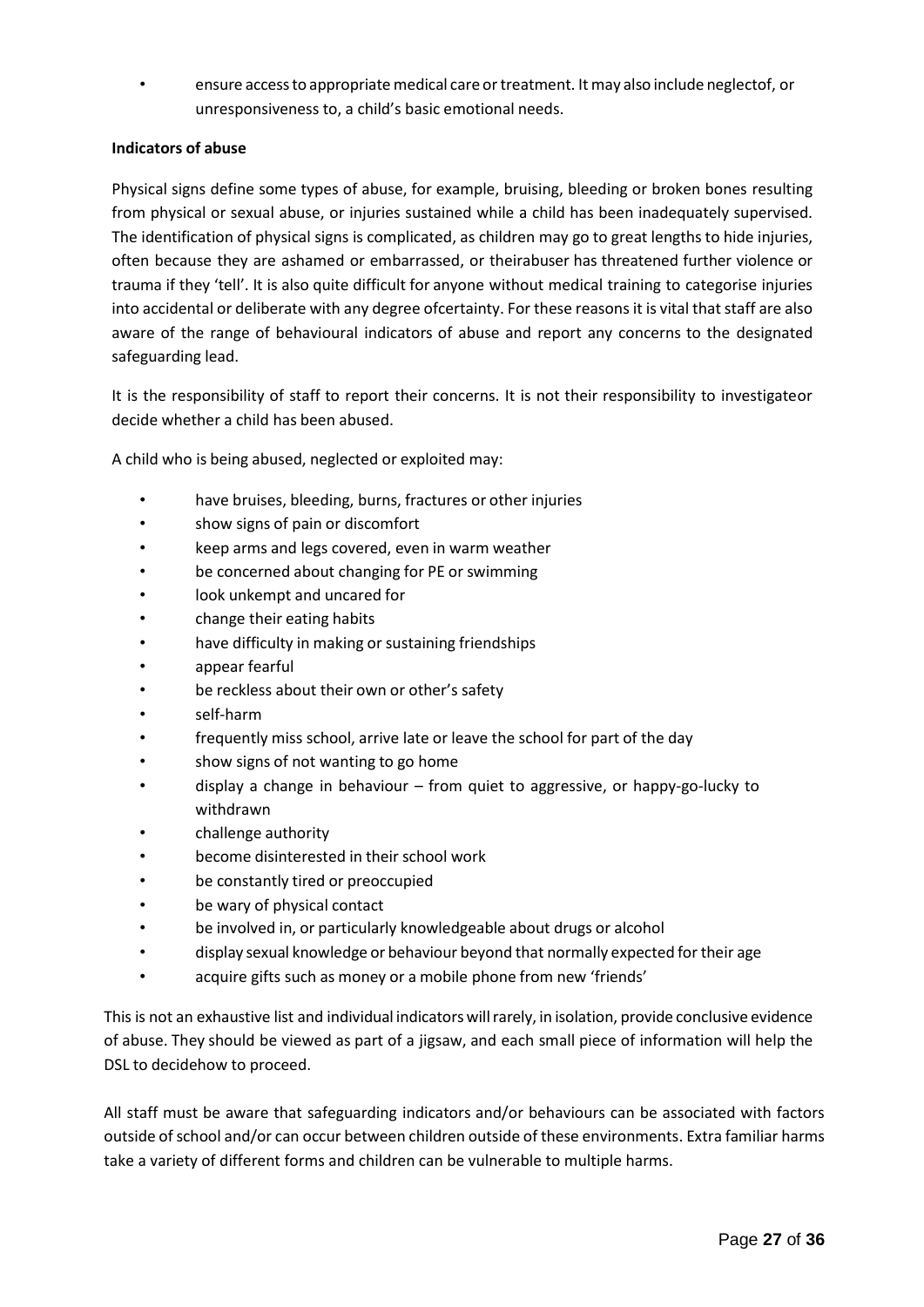All staff must also be aware that technology is a significant component in many safeguarding and wellbeing issues. Children are at risk of abuse online as well as face to face. In many cases abuse will take place concurrently via online channels and in daily life.

Children can also abuse their peers online, this can take the form of abusive, harassing and misogynistic messages, the non-consensual sharing of indecent images and the sharing of abusive and pornographic images to those who do not wish to receive such content.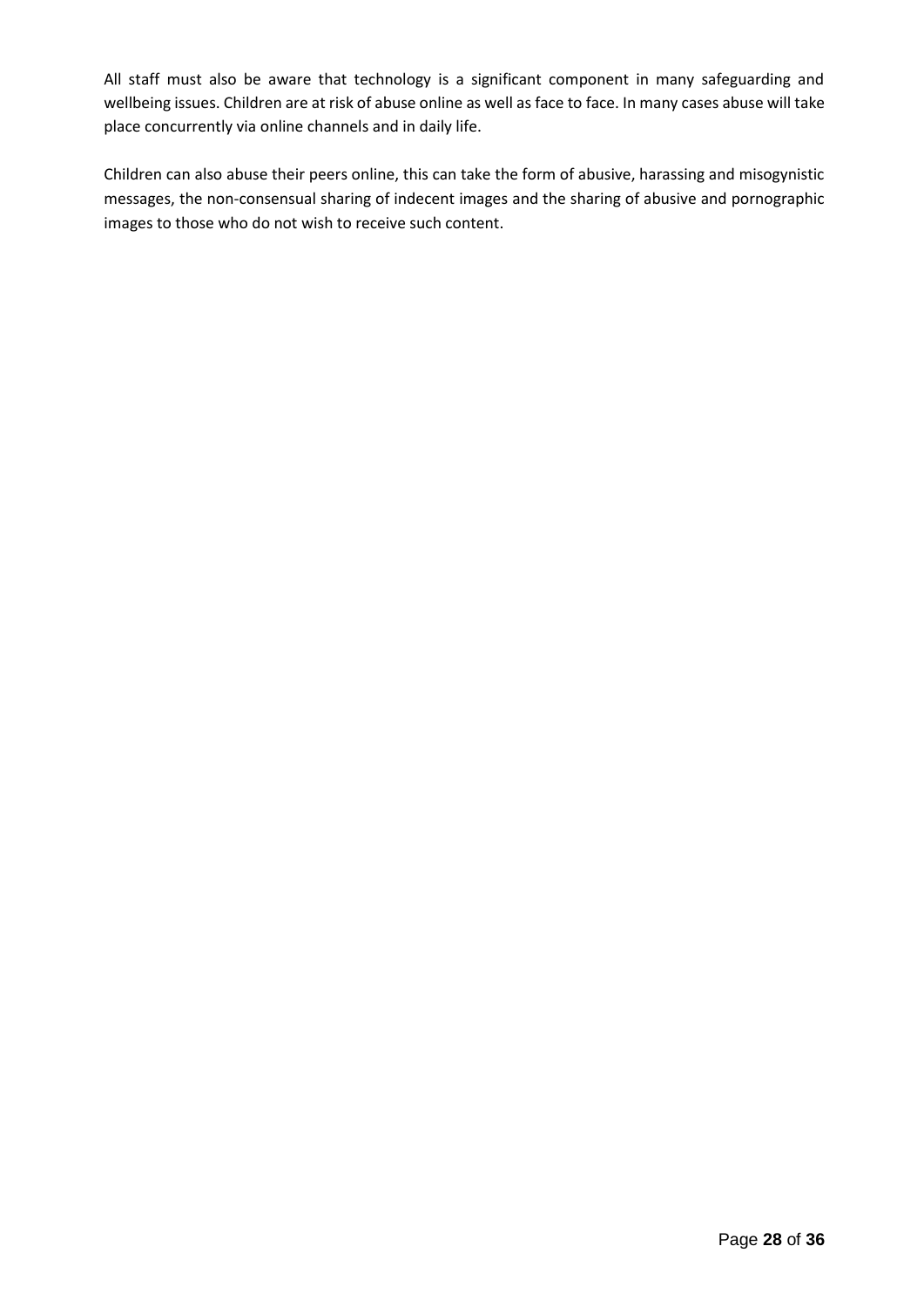<span id="page-28-0"></span>

#### **URGENT AND SERIOUS CONCERNS**

## **IF A SITUATION IS URGENT AND SERIOUS AND THE DSL / DEPUTY DSL CANNOT BE CONTACTED IMMEDIATELY, CONTACT A MEMBER OF THE SLT TO ENSURE THE RELEVANT AGENCY IS CONTACTED WITHOUT DELAY.**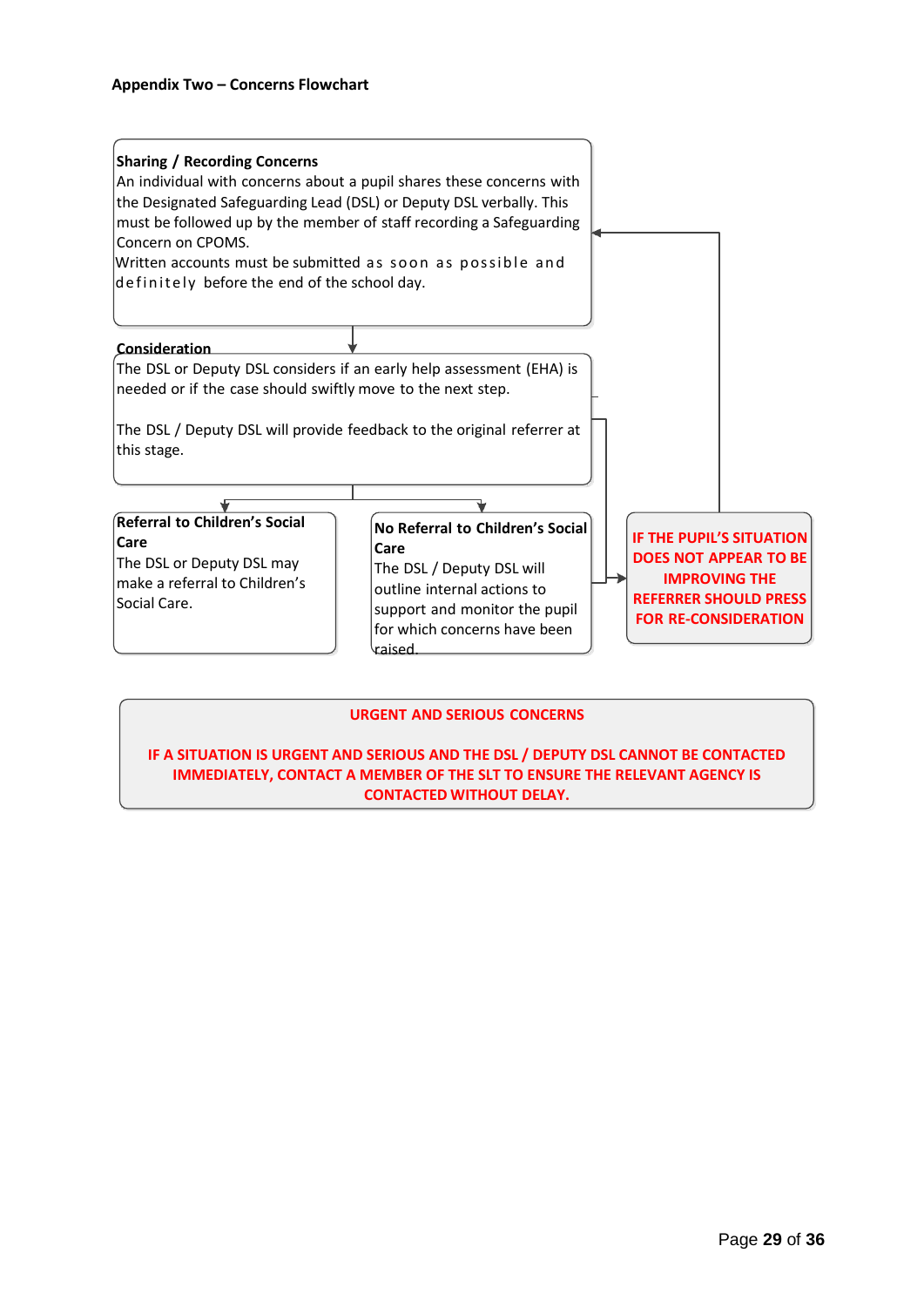## <span id="page-29-0"></span>**Appendix 3 – Sexual violence and sexual harassment between children in schools and colleges**

#### **Context**

Sexual violence and sexual harassment can occur between two children of any age and sex from primary to secondary stage and into colleges. It can also occur online. It can also occur through a group of children sexually assaulting or sexually harassing a single child or group of children.

Children who are victims of sexual violence and sexual harassment will likely find the experience stressful and distressing. This will, in all likelihood, adversely affect their educational attainment and will be exacerbated if the alleged perpetrator(s) attends the same school or college. Sexual violence and sexual harassment exist on a continuum and may overlap, they can occur online and face to face (both physically and verbally) and are never acceptable.

It is essential that **all** victims are reassured that they are being taken seriously and that they will be supported and kept safe. A victim should never be given the impression that they are creating a problem by reporting sexual violence or sexual harassment. Nor should a victim ever be made to feel ashamed for making a report.

Staff should be aware that some groups are potentially more at risk. Evidence shows girls, children with special educational needs and disabilities (SEND) and LGBT children are at greater risk.

Staff should be aware of the importance of:

- challenging inappropriate behaviours;
- making clear that sexual violence and sexual harassment is not acceptable, will never be tolerated and is not an inevitable part of growing up;
- not tolerating or dismissing sexual violence or sexual harassment as 'banter', 'part of growing up', 'just having a laugh' or 'boys being boys'; and
- challenging physical behaviours (potentially criminal in nature), such as grabbing bottoms, breasts, and genitalia, pulling down trousers, flicking bras and lifting up skirts. Dismissing or tolerating such behaviours risks normalising them.

#### **What is sexual violence and sexual harassment?**

#### **Sexual Violence**

It is important that school and college staff are aware of sexual violence and the fact that children can, and sometime do, abuse their peers in this way and that it can happen inside and outside of school/college. When referring to sexual violence we are referring to sexual violence offences under the Sexual Offences Act 2003 as described below:

**Rape:** A person (A) commits an offence of rape is: he intentionally penetrates the vagina, anus or mouth of another person (B) with his penis, B does not consent to the penetration and A does not believe that B consents.

**Assault by Penetration:** A Person (A) commits and offence if: s/he intentionally penetrates the vagina or anus of another person (B) with a part of her/his body or anything else, the penetration is sexual, B does not consent to the penetration and A does not reasonably believe that B consents.

**Sexual Assault:** A person (A) commits an offence of sexual assault if: s/he intentionally touches another person (B), the touching is sexual, B does not consent to the touching and A does not reasonably believe that B consents. (Schools should be aware that sexual assault covers a very wide range of behaviour so a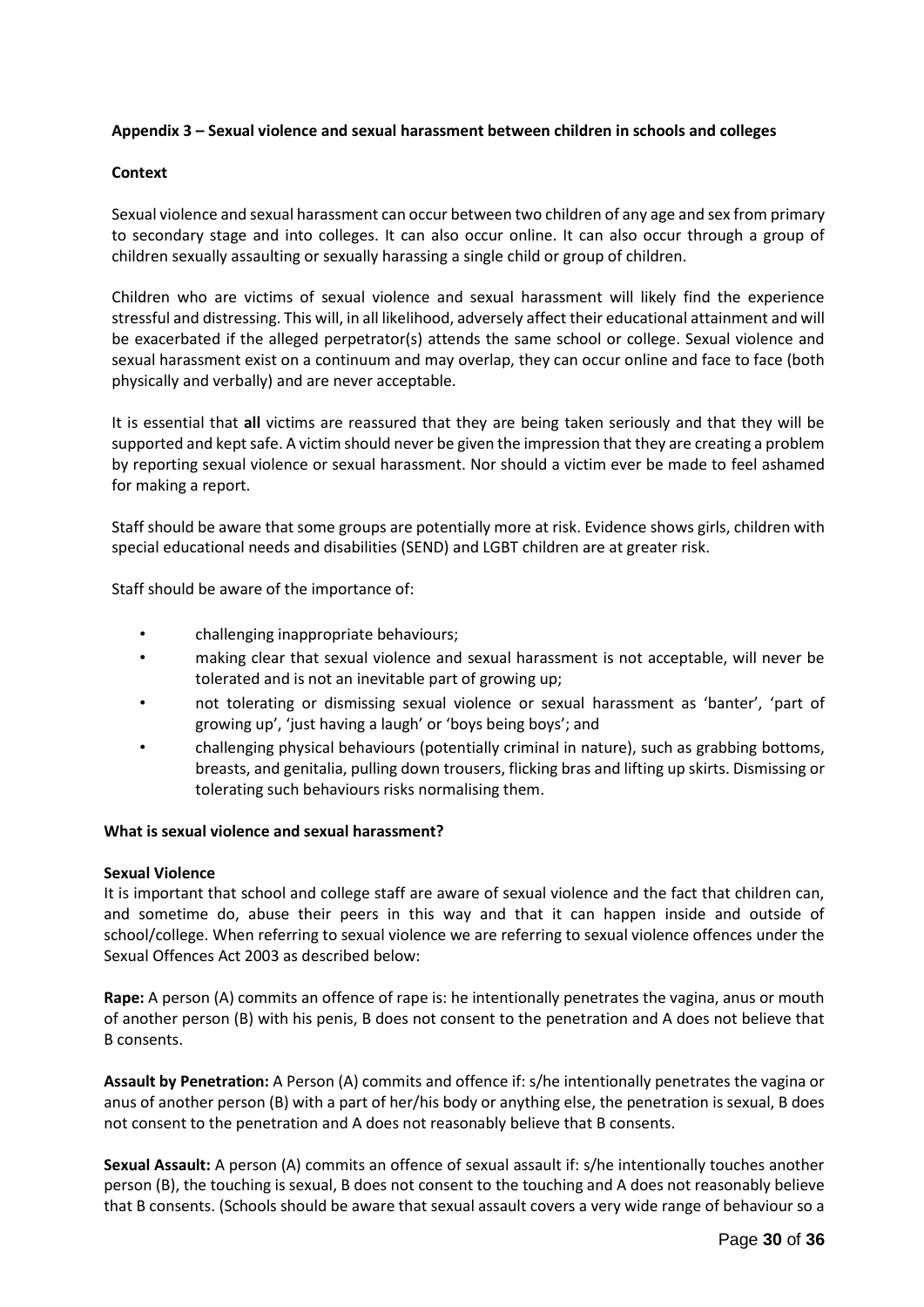single act of kissing someone without consent or touching someone's bottom/breasts/genitalia without consent, can still constitute sexual assault).

**Causing someone to engage in sexual activity without consent:** A person (A) commits and offence if s/he intentionally causes another person (B) to engage in an activity, the activity is sexual, B does not consent to engaging in the activity and A does not reasonably believe that B consents. (This could include forcing someone to strip, touch themselves sexually, or to engage in sexual activity with a third party).

**What is consent?** Consent is about having the freedom and capacity to choose. Consent to sexual activity may be given to one sort of sexual activity but not another, e.g. to vaginal but not anal sex or penetration with conditions, such as wearing a condom. Consent can be withdrawn at any time during sexual activity and each time activity occurs. Someone consents to vaginal, anal or oral penetration only if s/he agrees by choice to that penetration and has the freedom and capacity to make that choice. Further information can be found at Rape Crisis England & Wales – Sexual consent.

It is important to remember that:

- a child under the age of 13 can never consent to any sexual activity;
- the age of consent is 16;
- sexual intercourse without consent is rape.

#### **Sexual Harassment**

When referring to sexual harassment we mean 'unwanted conduct of a sexual nature' that can occur online and offline and both inside and outside of school/college. When we reference sexual harassment, we do so in the context of child on child sexual harassment. Sexual harassment is likely to: violate a child's dignity, and/or make them feel intimidated, degraded or humiliated and/or create a hostile, offensive or sexualised environment.

Whilst not intended to be an exhaustive list, sexual harassment can include:

- sexual comments, such as: telling sexual stories, making lewd comments, making sexual remarks about clothes and appearance and calling someone sexualised names;
- sexual 'jokes' or taunting;
- physical behaviour, such as: deliberately brushing past someone, interfering with someone's clothes (schools and colleges should be considering when any of this crosses a line into sexual violence – it is important to talk to and consider the experience of the victim) and displaying pictures, photos or drawings of a sexual nature; and
- online sexual harassment. This may be standalone or part of a wider pattern of sexual harassment and/or sexual violence. It may include:
	- $\circ$  consensual and non-consensual sharing nudes and semi-nudes images and/or videos taking and sharing nude photographs of under 18's is a criminal offence;
	- o sharing of unwanted explicit content;
	- o upskirting (is a criminal offence);
	- o sexualised online bullying;
	- o unwanted sexual comments and messages, including on social media;
	- o sexual exploitation; coercion and threats.

#### **Upskirting**

The Voyeurism (Offences) Act 2019, which is commonly known as the Upskirting Act, came into force on 12 April 2019. 'Upskirting' is where someone takes a picture under a person's clothing (not necessarily a skirt) without their permission and/or knowledge, with the intention of viewing their genitals or buttocks (with or without underwear) to obtain sexual gratification, or cause the victim humiliation, distress or alarm. It is a criminal offence. Anyone of any sex, can be a victim.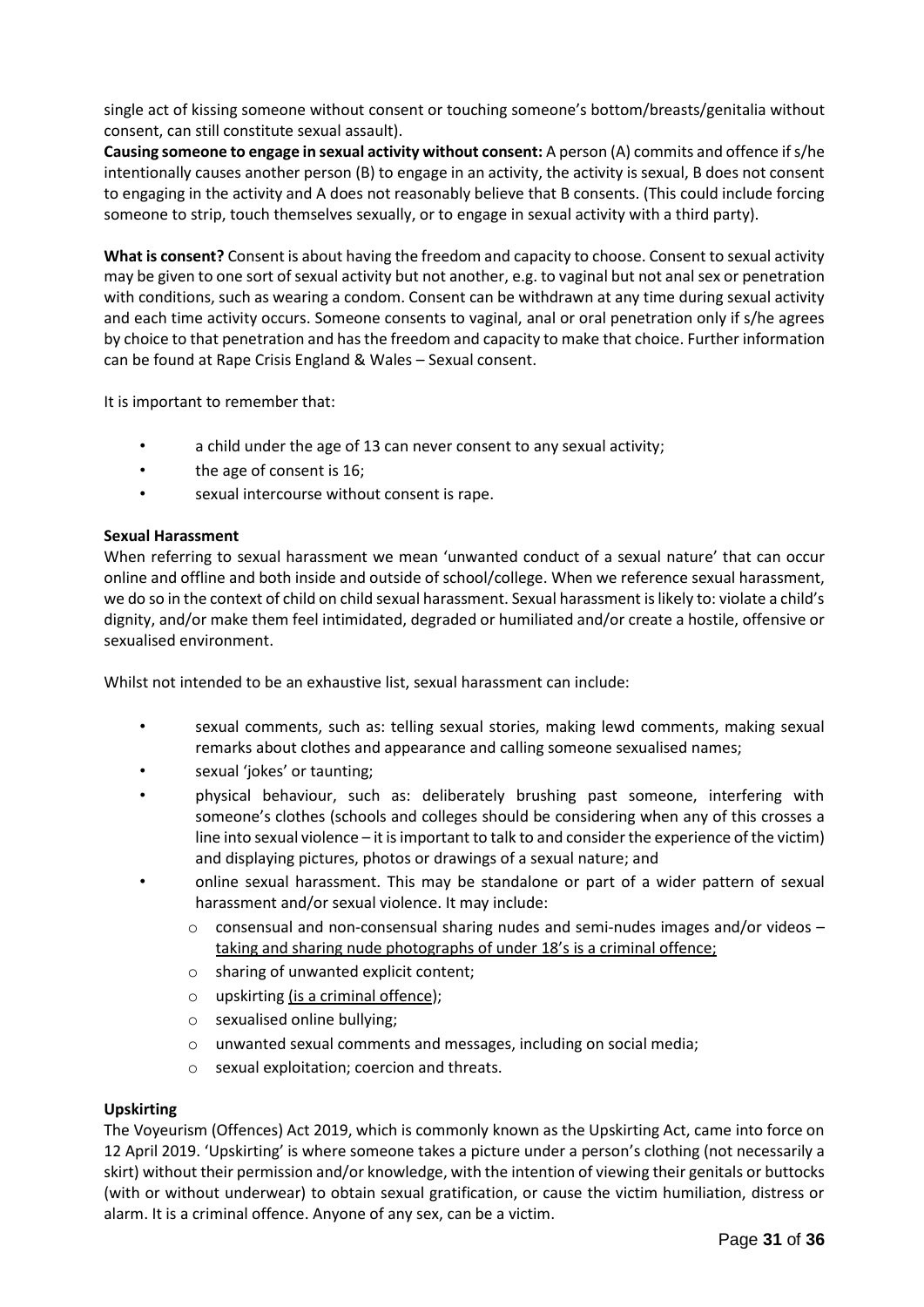#### **The response to a report of sexual violence or sexual harassment**

The initial response to a report from a child is incredibly important. How the school or college responds to a report can encourage or undermine the confidence of future victims of sexual violence and sexual harassment to come forward. Schools and colleges not recognising, acknowledging, or understanding the scale of harassment and abuse and/or downplaying of some behaviours can actually lead to a culture of unacceptable behaviour.

It is essential that all victims are reassured that they are being taken seriously and that they will be supported and kept safe. A victim should never be given the impression that they are creating a problem by reporting sexual violence or sexual harassment. Nor should a victim ever be made to feel ashamed for making a report.

Any child within any Greenwood Academies Academy will be listened to and supported by experienced and trained safeguarding staff. All staff should report any concerns to the Designated Safeguarding Lead as soon as possible.

All DSL's and Deputy DSL's should be familiar with Part 5 of Keeping Children Safe in Education (2021). The Trust Safeguarding Directorate will support with any sexual violence or sexual harassment concerns following Trust and Government Guidance.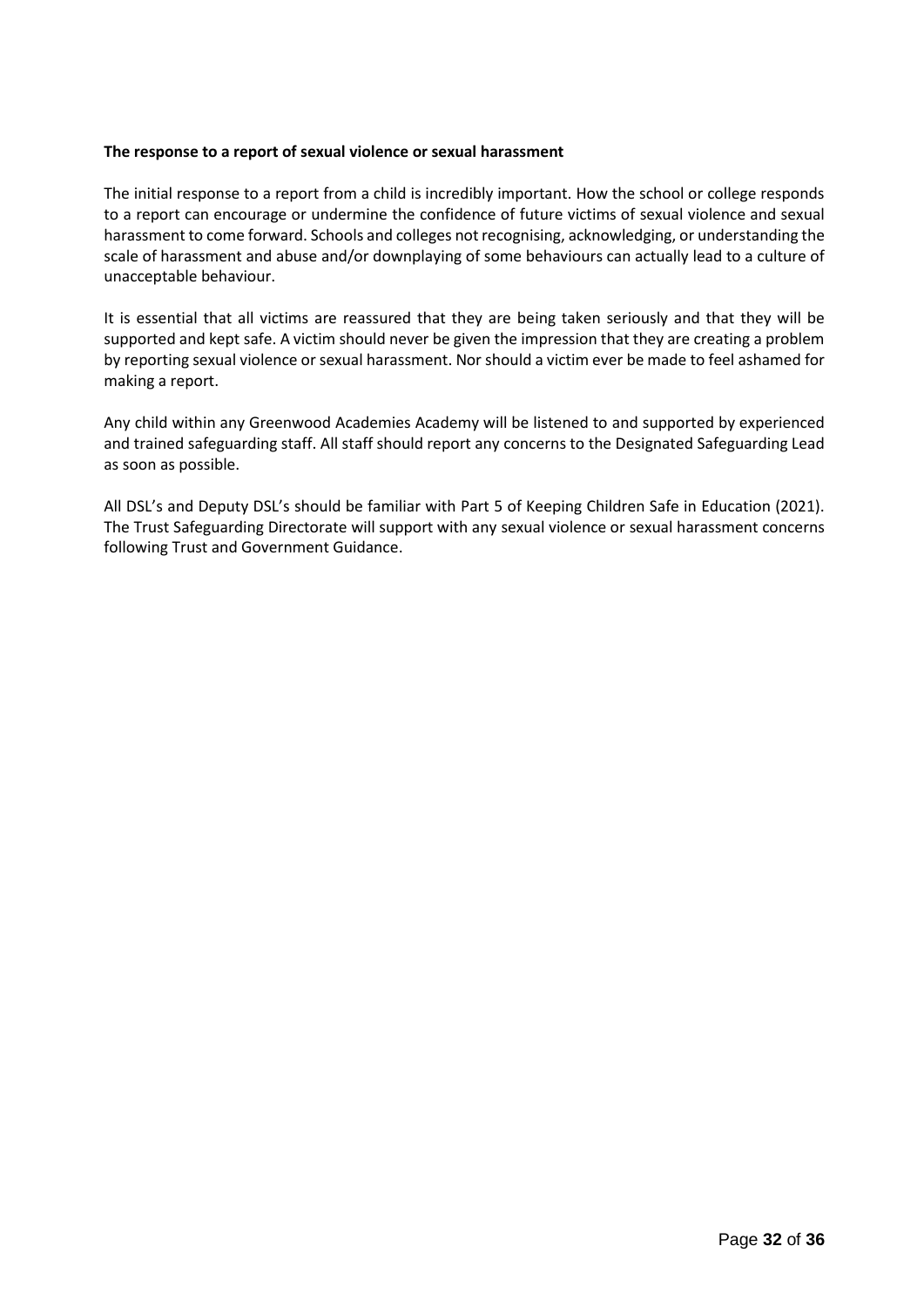## <span id="page-32-0"></span>**Appendix Four – Online Safety**

As our students increasingly use electronic equipment daily to access the internet, share content and images via social media and for online learning, the Academy recognises the importance of safeguarding children from potentially harmful and inappropriate online material. There is an effective Trust wide approach to online safety followed within the Academy which empowers us to protect and educate pupils, students, and staff in their use of technology and establishes mechanisms to identify, intervene in, and escalate any concerns where appropriate.

The breadth of issues classified within online safety is considerable, but can be categorised into four areas of risk:

- content: being exposed to illegal, inappropriate or harmful content, for example: pornography, fake news, racism, misogyny, self-harm, suicide, anti-Semitism, radicalisation and extremism.
- contact: being subjected to harmful online interaction with other users; for example: peer to peer pressure, commercial advertising and adults posing as children or young adults with the intention to groom or exploit them for sexual, criminal, financial or other purposes.
- conduct: personal online behaviour that increases the likelihood of, or causes, harm; for example, making, sending and receiving explicit images (e.g. consensual and nonconsensual sharing of nudes and semi-nudes and/or pornography), sharing other explicit images and online bullying; and
- commerce: risks such as online gambling, inappropriate advertising, phishing and or financial scams.

The Trust ensures online safety is a running and interrelated theme and considers how online safety is reflected as required in all relevant policies and whilst planning the curriculum, any teacher training, the role and responsibilities of the designated safeguarding lead and any parental engagement.

#### **Remote learning**

All staff must refer to Academy specific remote learning guidance and follow the Trust Safeguarding Guidance for the use of Microsoft Teams for delivering online learning and communicating with students.

The document can be found here **[Teams Safeguarding Guidance](https://nottinghamacademy.sharepoint.com/:w:/s/gwh_safeguarding/ETyCfi_M6Z5JmVw_uFszB3oBjuA0V98xwKGK4r160Qg9-g?e=Tw0jm9)**

Whilst considering their responsibility to safeguard and promote the welfare of children and provide them with a safe environment in which to learn, the Trust is committed to doing all that we reasonably can to limit children's exposure to the above risks from the Academy's IT system. As part of this process, the Trust will ensure the Academy has appropriate filters and monitoring systems in place.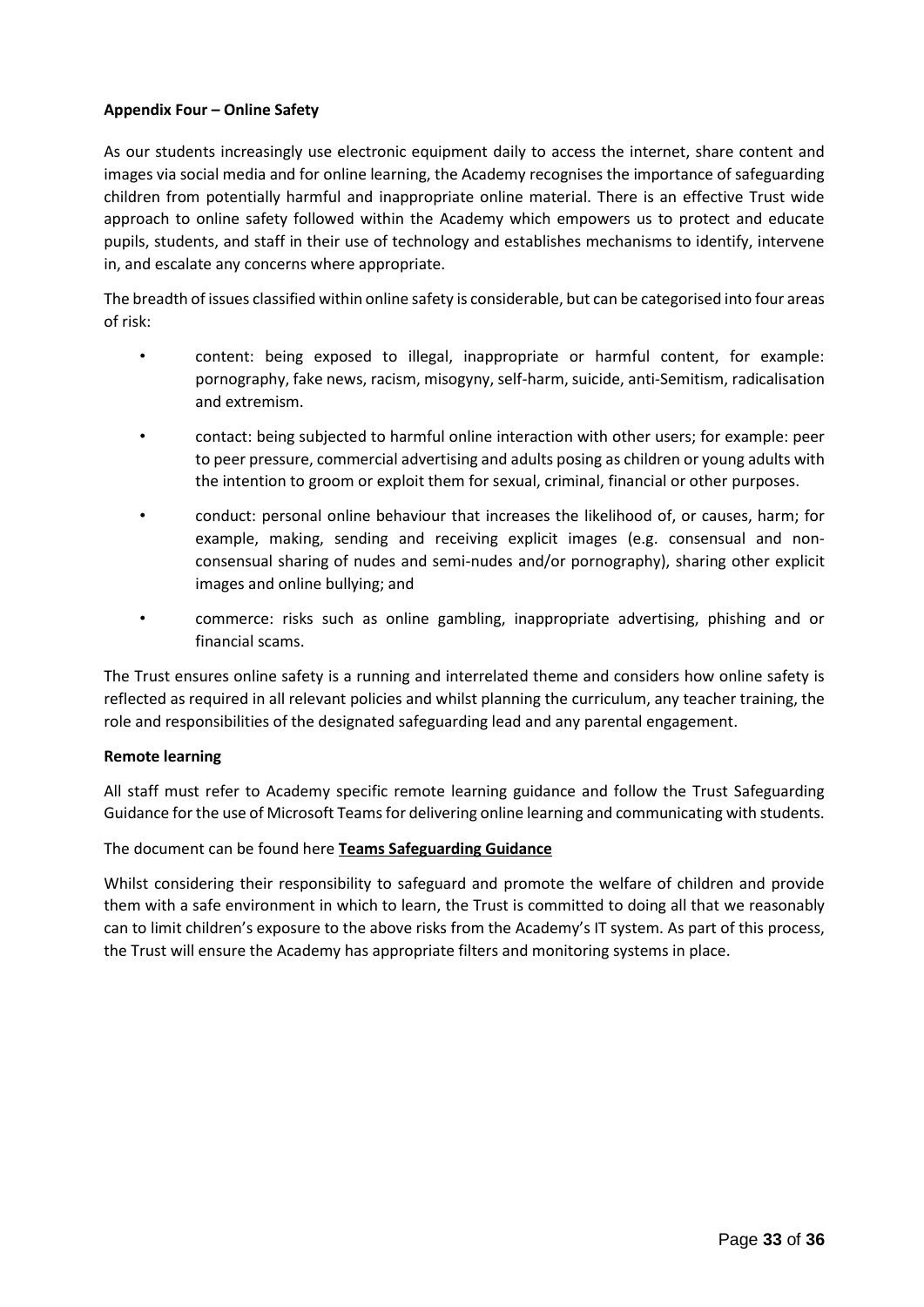## <span id="page-33-0"></span>**Appendix Five – Administering Medicines**

## **\*\*Please refer to the full Trust Medical Support for Pupils Policy for full details and all forms for completion referenced throughout this appendix\*\***

Medicines should only be administered at the Academy if it would be detrimental to the pupil's health not to do so. Wherever clinically possible, medicines should be prescribed in dose frequencies which enable them to be administered outside of school hours.

## **A) Prescription Medication**

This policy is relevant for tablets, medicines, creams and sprays prescribed by a GP or other authorised healthcare professional.

- 1. All parents/carers will be asked to complete the Parental Agreement Form (Appendix A1, A3 or Appendix A4 in the full Medical Support for Pupils policy) in the presence of the designated person before medicine can be administered by the Academy
- 2. All prescribed medicines must be brought to the Academy in the original container with the prescriber's instructions for administration and dosage and must be in-date. NB insulin may be in a pen or pump rather than the original container
- 3. All medication (see item 6 for exceptions) must be handed in to the Academy reception with a covering letter from the parent/carer on the day that it is brought in to the Academy (the letter must be filed with the Parental Agreement Form (Appendix A2, A3 or Appendix A4) and moved to the individual pupil's file at the end of each term
- 4. Storage of Medication
	- (i) All medication (see item 6 for exceptions) will be secured in a locked cabinet/container. The pupil will be made aware of where the medicine is stored and how to access it immediately
	- (ii) A safe container for the disposal of sharp needles will be kept in a locked cabinet and handed to the site manager for safe disposal
	- (iii) Medicines requiring refrigeration should be kept in a secure, clearly labelled box in the fridge
- 5. Administration of Medication

(i) Prescription medication will be administered in accordance with the prescriber's instructions by the member(s) of staff named in the parent/carer agreement and/or IHP or by one of the following:

- · Principal
- · Designated person(s)

Academy staff will be appropriately instructed on the administration of medication

(ii) The Academy will keep a daily log of all medicines dispensed (Appendix C2)

(iii) Administration will always be recorded and witnessed and countersigned by an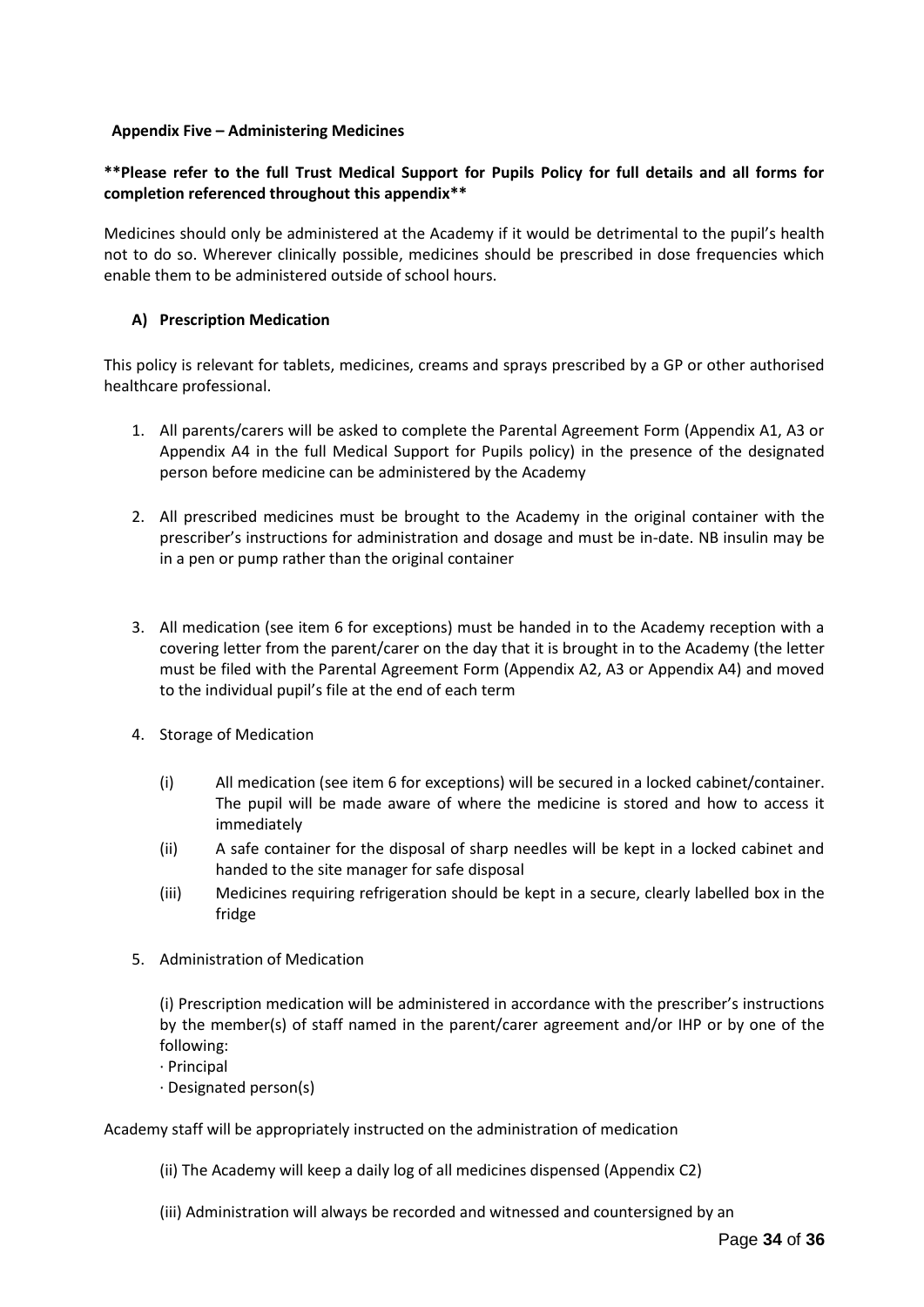additional member of staff (See Appendix C2)

- 6. Exceptions
- (i) Secondary age pupils who have an inhaler for asthma will keep it in their Academy bag, to be used by themselves only as necessary. The inhaler must be clearly marked with the pupil's name
- (ii) Secondary age pupils who have an Epi Pen for allergic reactions will keep it in their Academy bag clearly labelled with their name. This is to be administered by one of the staff named in Section 5.
- (iii) Pupils who have a signed Appendix C3 or C4 authorising self-administration

## **B) Non-Prescription Medicine**

Non-prescription medication will not normally be administered by the Academy. Non-prescription medication will only be administered where the Academy has written parental consent

7. Where a pupil's medical or care needs are covered under the Equality Act 2010, staff will be informed of any reasonable adjustments necessary to the curriculum and its delivery, the Academy environment and equipment.

Consideration will be given to the potential impact of:

- · time and effort
- · inconvenience
- · indignity or discomfort
- · loss of opportunity
- · diminished progress.
- \* See the SEN and Disability Policy
- 8. A copy of the DfE guidance Supporting pupils at school with medical conditions (September 2014) is published with the Medical Support for Pupils policy and will be kept available in the Academy for reference.